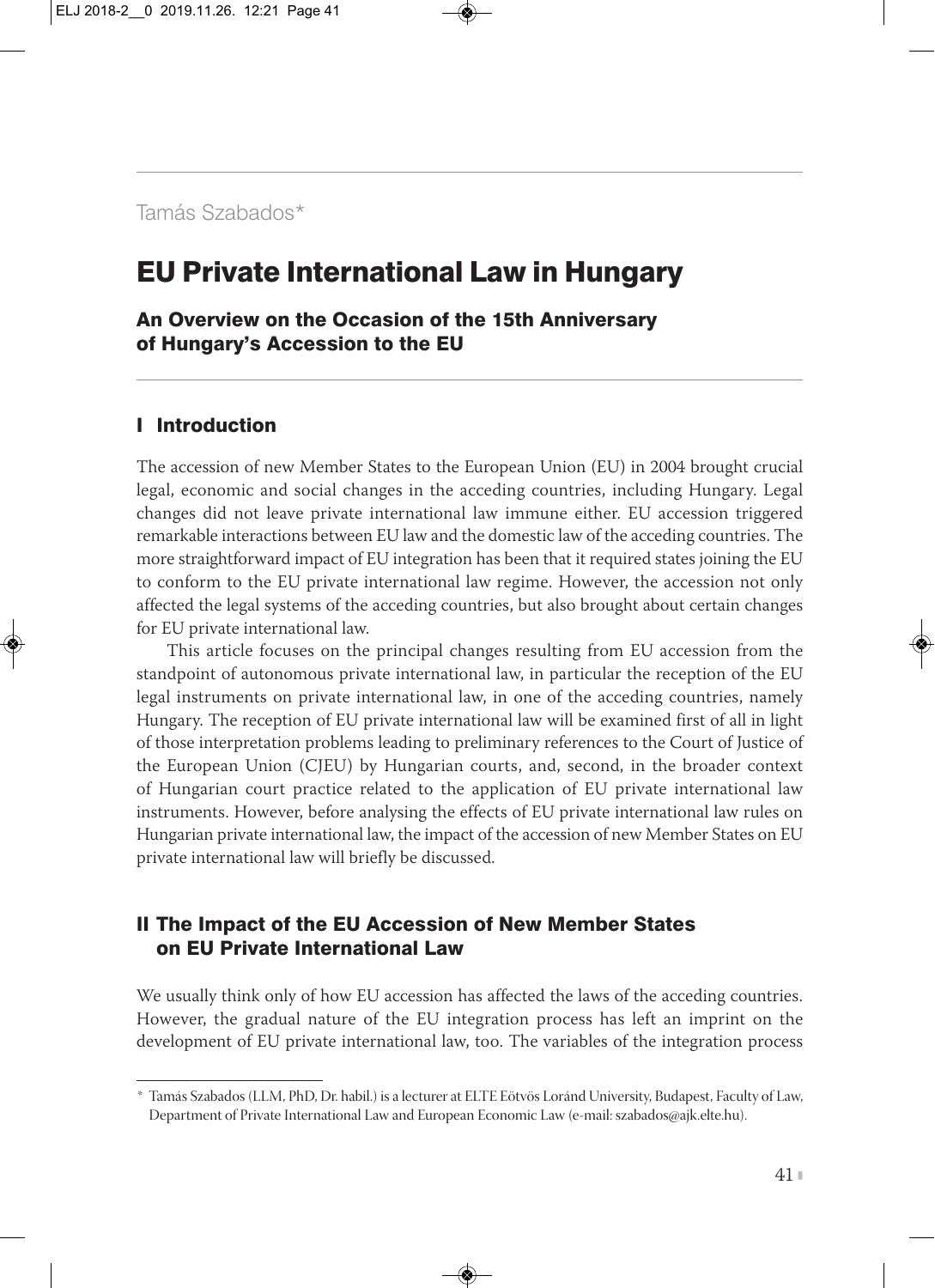– its geographical extension, its depth in substance, the presence and articulation of interests strengthening particularism – can be noticed also in the development of EU private international law.

First, EU private international law has a dynamic geography. Some geographical differences in the application of the EU private international law rules already existed before the 2004 accession wave. Although the old Member States joined the Rome Convention on the law applicable to contractual obligations, $<sup>1</sup>$  they could avail themselves of the possibility to</sup> make reservations to it, giving rise to differences in the application of the rules of the convention. Denmark opted out of the application of the EU rules on judicial cooperation in civil matters, $2$  while the UK and Ireland have the right to opt-in regarding the application of the otherwise common rules.3 After the accession in 2004, the geography of EU private interna tional law rules has become even more heterogeneous. The Rome Convention entered into force in the acceding Member States on different dates, resulting in differences in the temporal scope of application of the convention and rendering it more difficult to find the applicable legal source. Furthermore, several Member States joining the EU in 2004 refrained from participating in certain EU private international law instruments adopted in the framework of enhanced cooperation.

Second, the depth of integration is not uniform across the EU. The possibility of enhanced cooperation contributes to the fragmentation of EU private international law. The Rome III Regulation has been adopted in the framework of enhanced cooperation and some of the Member States acceding the EU in 2004 do not participate in its application.<sup>4</sup> Similarly, the regulations on the matrimonial property regimes and the property consequences of registered partnerships have been adopted in the framework of enhanced cooperation.<sup>5</sup> In addition to other Central and Eastern European countries, Hungary refrained from taking part in the application of the property regulations.

Third, the diverse policy interests and values of the Member States unavoidably influence the course of private international legislation. The private international law regulations related to family law demonstrate the sensitivity of the acceding countries regarding the regulation

<sup>1</sup> 80/934/EEC: Convention on the law applicable to contractual obligations opened for signature in Rome on 19 June 1980 OJ [1980] L266/1.

<sup>2</sup> Protocol (No 22) on the position of Denmark OJ [2012] C326/299.

<sup>&</sup>lt;sup>3</sup> Protocol (No 21) on the position of the United Kingdom and Ireland in respect of the Area of Freedom, Security and Justice OJ [2016] C202/295.

<sup>4</sup> Council Regulation (EU) No 1259/2010 of 20 December 2010 implementing enhanced cooperation in the area of the law applicable to divorce and legal separation [2010] OJ L343/10. The Czech Republic, Cyprus, Poland and Slovakia do not apply the Rome III Regulation.

<sup>5</sup> Council Regulation (EU) 2016/1103 of 24 June 2016 implementing enhanced cooperation in the area of jurisdiction, applicable law and the recognition and enforcement of decisions in matters of matrimonial property regimes OJ [2016] L183/1 and Council Regulation (EU) 2016/1104 of 24 June 2016 implementing enhanced cooperation in the area of jurisdiction, applicable law and the recognition and enforcement of decisions in matters of the property consequences of registered partnerships OJ [2016] L183/30. In addition to Hungary, Poland and Slovakia do not apply these regulations.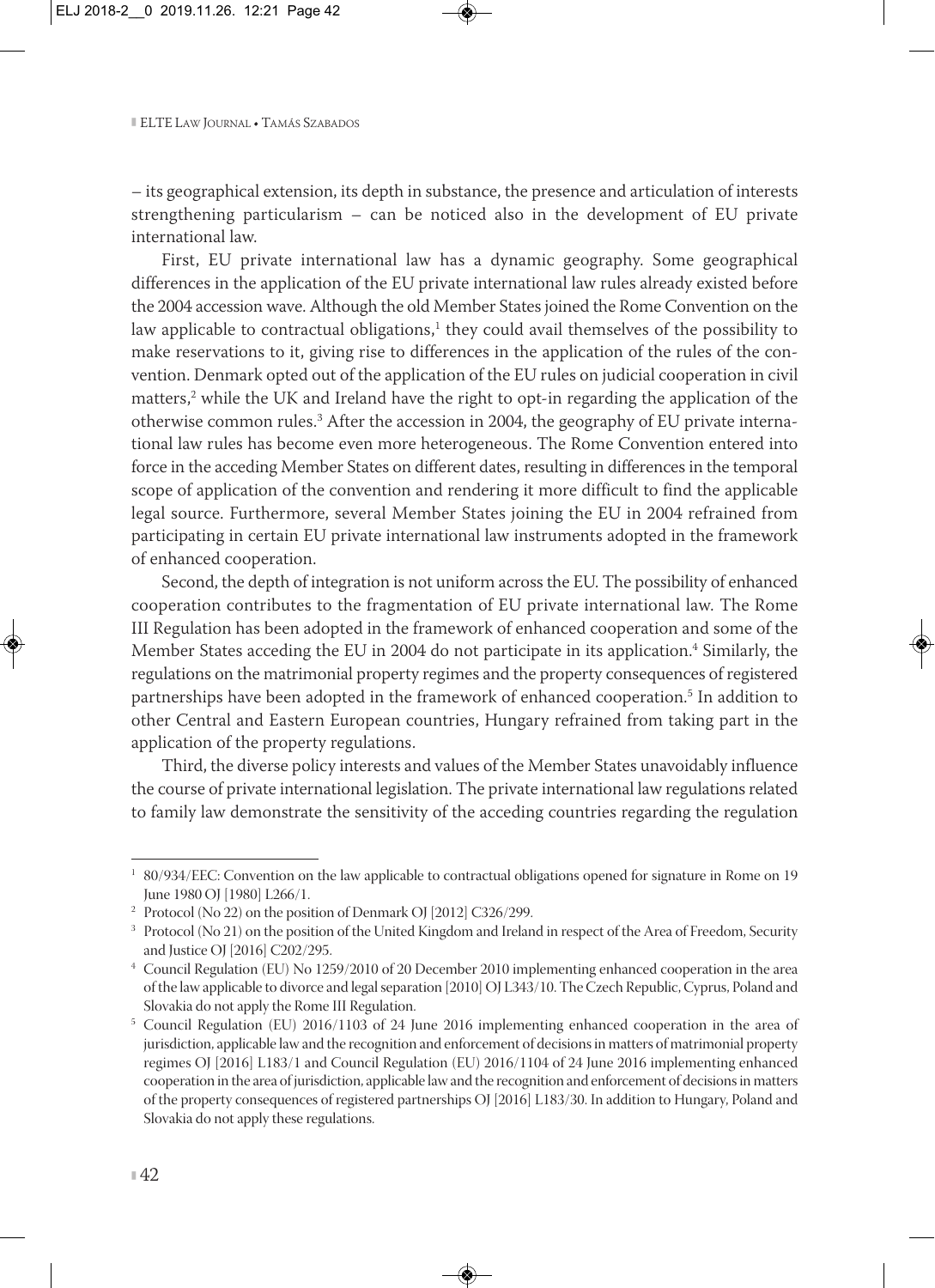of certain questions. In particular, Hungary and Poland opposed the property regulations because of their worries about determining the concept of marriage and, in general, to safeguard national interests. The appearance of the new Member States in the EU lawmaking process also involves them pursuing particular policy considerations – which may be based either on changing political interests or on the deeply-rooted traditions and values of their social and legal order.

## III The Impact of EU Accession on Private International Law in Hungary

It is intended to give a brief examination here of how EU accession impacted autonomous private international law. First of all, following the change of the political system in Hungary in 1989, the international mobility of persons and the number of international commercial transactions started to grow significantly.<sup>6</sup> This tendency was further strengthened when, thanks to the EU accession, many of the barriers to the mobility of persons and commercial transactions were eliminated. These changes underlined the role of both EU and autonomous private international law in the acceding states.

Second, the accession required the reception of EU private international law instruments by both the legislature and the judicature. The countries joining the EU in 2004, including Hungary, had to adapt themselves to an already existing EU private international law regime. At the time of accession, Article 65 of the *Treaty establishing the European Community,*<sup>7</sup> the predecessor of the current Article 81 of the *Treaty on the Functioning of the European Union* (TFEU) had already been introduced.8 Article 81 TFEU enables the EU to adopt measures in the field of private international law, including with regard to conflict of laws, jurisdiction and the recognition and enforcement of foreign judgments. In 2004, the Brussels Ia Regulation,<sup>9</sup> the Brussels IIa,<sup>10</sup> the Rome Convention and the former Insolvency Regulation<sup>11</sup> were already applied in the Member States. Hungary became a party to the Rome Convention

<sup>6</sup> See, for example, Vékás Lajos, 'Egy új nemzetközi magánjogi törvény megalkotásának néhány elvi kérdéséről' (2015) 70 Jogtudományi Közlöny 292–299, 292; Tamás Szabados, 'The New Hungarian Private International Law Act: New Rules, New Questions' (2018) 82 Rabels Zeitschrift für ausländisches und internationals Privatrecht 972–1003, 974–975.

<sup>7</sup> *Treaty establishing the European Community* OJ [1997] C340/203.

<sup>8</sup> Consolidated version of the *Treaty on the Functioning of the European Union* [2012] OJ C 326/47.

<sup>9</sup> Council Regulation (EC) No 44/2001 of 22 December 2000 on jurisdiction and the recognition and enforcement of judgments in civil and commercial matters OJ [2001] L12/1.

<sup>&</sup>lt;sup>10</sup> Council Regulation (EC) No 1347/2000 of 29 May 2000 on jurisdiction and the recognition and enforcement of judgments in matrimonial matters and in matters of parental responsibility for children of both spouses OJ [2000] L160/19, later repealed and revised by Council Regulation (EC) No 2201/2003 of 27 November 2003 concerning jurisdiction and the recognition and enforcement of judgments in matrimonial matters and the matters of parental responsibility, repealing Regulation (EC) No 1347/2000 OJ [2003] L338/1 (Brussels II bis Regulation).

<sup>&</sup>lt;sup>11</sup> Council regulation (EC) No 1346/2000 of 29 May 2000 on insolvency proceedings OJ [2000] L160/1.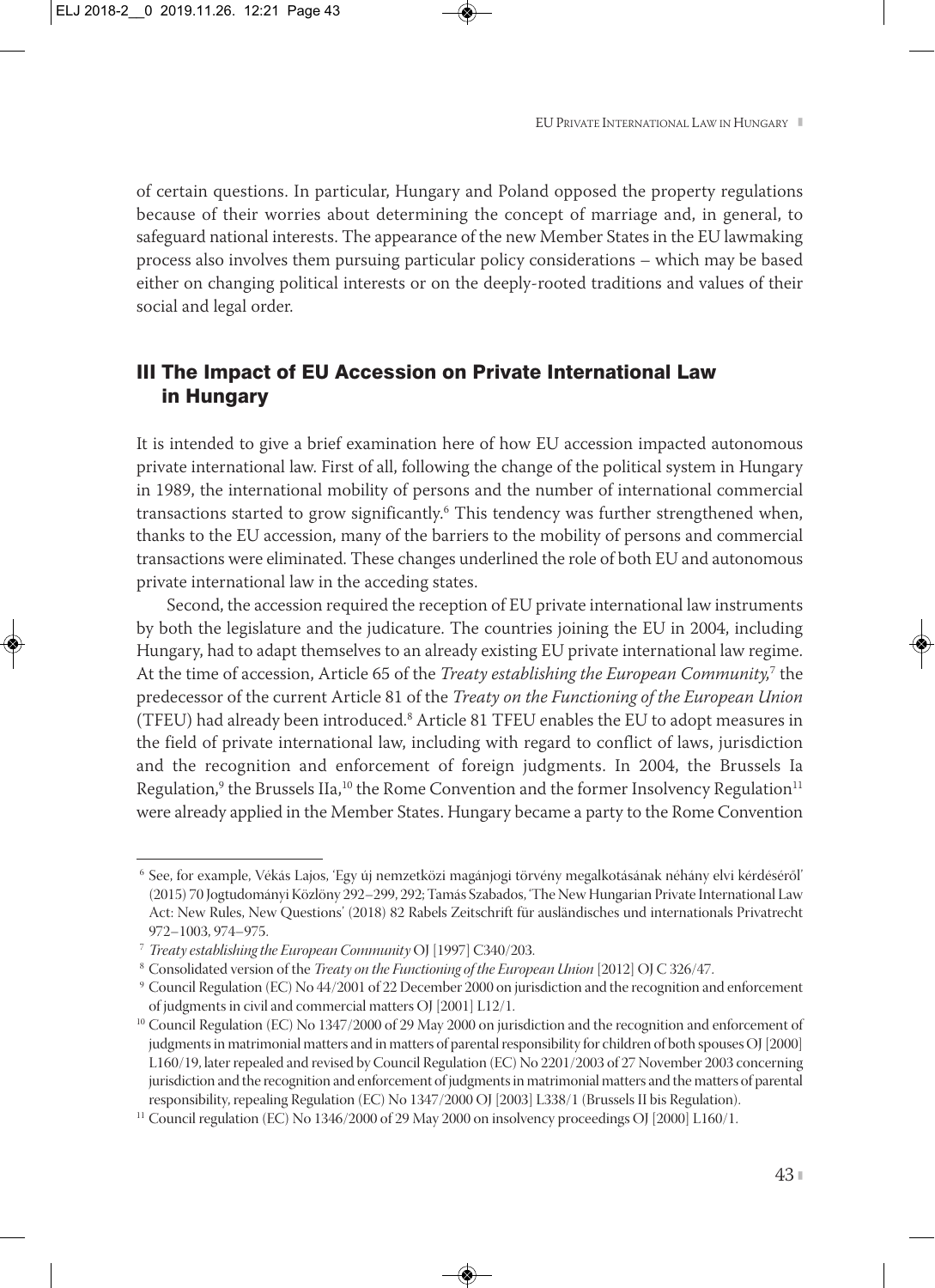following accession.<sup>12</sup> Hungary did not have an influence on the drawing up of these legal instruments; however, the development of EU private international law did not stop there. Not long after the accession of the Central and Eastern European countries, the Rome Convention was converted into a regulation, the Rome I Regulation on the law applicable to contractual obligations,13 and the EU legislature adopted the Rome II Regulation on the law applicable to non-contractual obligations,14 the Rome III Regulation on the law applicable to divorce and legal separation,<sup>15</sup> the Maintenance Regulation,<sup>16</sup> the Succession Regulation,<sup>17</sup> the Regulation on matrimonial property regimes and the Regulation on the property consequences of registered partnerships. Hungary takes part in the enhanced cooperation for the application of the Rome III Regulation, but it does not in the application of the regulations on matrimonial property regimes and the property consequences of registered partnerships. The Brussels I Regulation<sup>18</sup> and the Insolvency Regulation<sup>19</sup> were revised after the accession. A number of further legal instruments were prepared in the field of international civil procedure; these are applied in Hungary.<sup>20</sup> The coexistence of EU private international law rules and autonomous

<sup>12</sup> *2006. évi XXVIII. törvény a szerződéses kötelezettségekre alkalmazandó jogról szóló, Rómában, 1980. június 19-én aláírásra megnyitott egyezmény és jegyzőkönyvei, valamint az azokat módosító egyezmények, továbbá a Ciprusi Köztársaságnak, a Cseh Köztársaságnak, az Észt Köztársaságnak, a Lengyel Köztársaságnak, a Lett Köztár saságnak, a Litván Köztársaságnak, a Magyar Köztársaságnak, a Máltai Köztársaságnak, a Szlovák Köztársaságnak és a Szlovén Köztársaságnak az említett egyezményhez és jegyzőkönyveihez történő csatlakozásáról szóló, Brüsszelben, 2005. április 14-én aláírt egyezmény kihirdetéséről* (Act XXVIII of 2006 on the promulgation of the Convention on the law applicable to contractual obligations opened for signature in Rome on 19 June 1980 and its protocols, and of the conventions amending those, and of the convention on the accession of the Republic of Cyprus, the Czech Republic, the Republic of Estonia, the Republic of Poland, the Republic of Latvia, the Republic of Lithuania, the Republic of Hungary, the Republic of Malta, the Slovak Republic and the Republic of Slovenia to the mentioned convention and its protocols signed in Brussels on 14 April 2005).

<sup>&</sup>lt;sup>13</sup> Regulation (EC) No 593/2008 of the European Parliament and of the Council of 17 June 2008 on the law applicable to contractual obligations (Rome I) OJ [2008] L177/6.

<sup>&</sup>lt;sup>14</sup> Regulation (EC) No 864/2007 of the European Parliament and of the Council of 11 July 2007 on the law applicable to non-contractual obligations (Rome II) OJ [2007] L199/40.

<sup>15</sup> Council Regulation (EU) No 1259/2010 of 20 December 2010 implementing enhanced cooperation in the area of the law applicable to divorce and legal separation, OJ [2010] L343/10.

<sup>&</sup>lt;sup>16</sup> Council Regulation (EC) No 4/2009 of 18 December 2008 on jurisdiction, applicable law, recognition and enforcement of decisions and cooperation in matters relating to maintenance obligations OJ [2009] L7/1.

<sup>&</sup>lt;sup>17</sup> Regulation (EU) No  $650/2012$  of the European Parliament and of the Council of 4 July 2012 on jurisdiction, applicable law, recognition and enforcement of decisions and acceptance and enforcement of authentic instruments in matters of succession and on the creation of a European Certificate of Succession OJ [2012] L201/107.

<sup>&</sup>lt;sup>18</sup> Regulation (EU) No 1215/2012 of the European Parliament and of the Council of 12 December 2012 on jurisdiction and the recognition and enforcement of judgments in civil and commercial matters OJ [2012] L351/1.

<sup>&</sup>lt;sup>19</sup> Regulation (EU) 2015/848 of the European Parliament and of the Council of 20 May 2015 on insolvency proceedings OJ [2015] L141/19.

<sup>&</sup>lt;sup>20</sup> See in particular, Regulation (EC) No 861/2007 of the European Parliament and of the Council of 11 July 2007 establishing a European Small Claims Procedure OJ [2007] L199/1; Regulation (EC) No 1896/2006 of the European Parliament and of the Council of 12 December 2006 creating a European order for payment procedure OJ [2006] L399/1.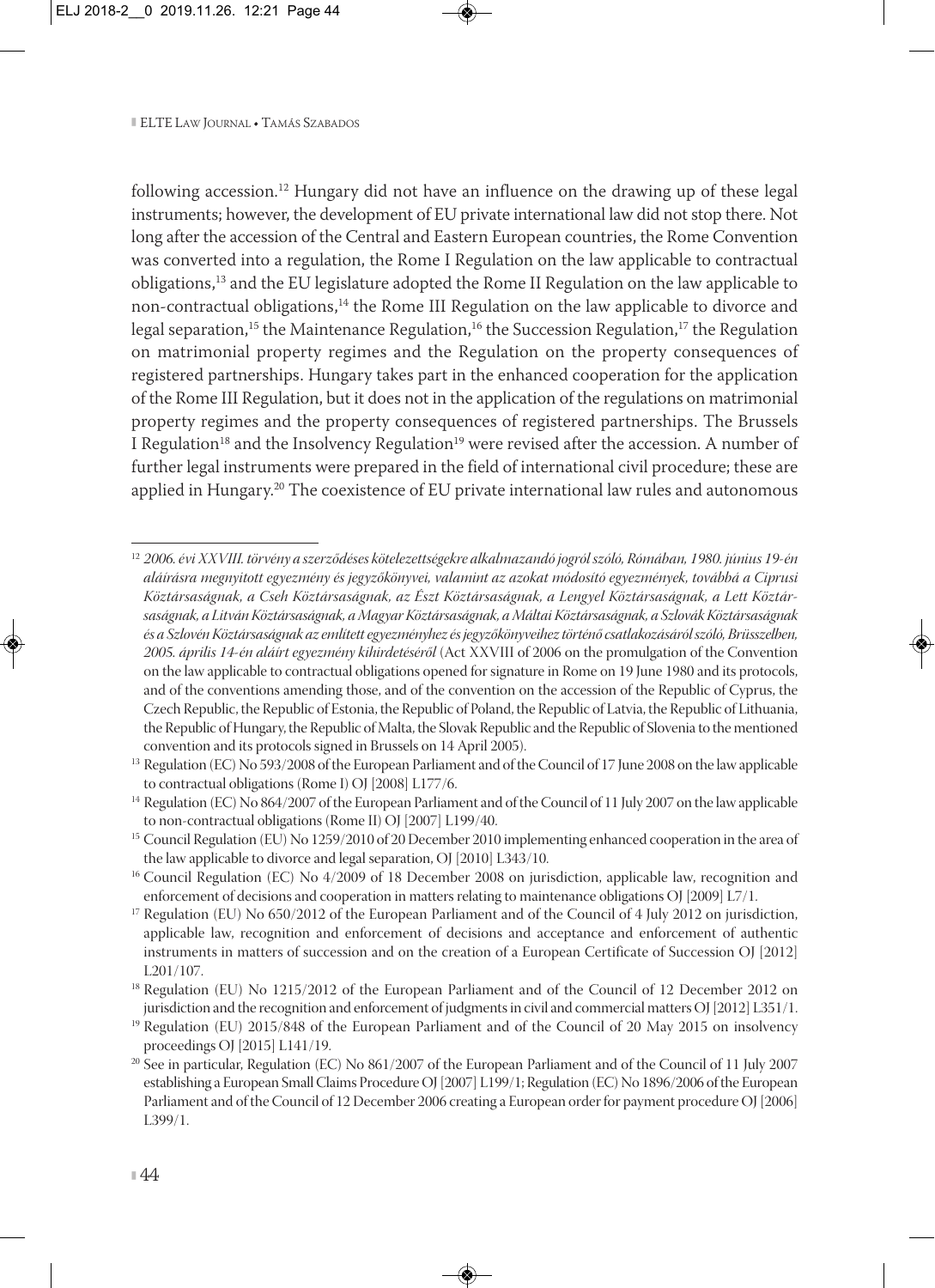rules gives rise to a plurality of legal sources in the Member States and private international law has become multi-layered. This undoubtedly renders the selection of the applicable legal source more difficult in practice.

Third, Hungarian legislation had to conform to EU law from the date of accession. From a regulatory point of view, the legislative reception of EU law posed a challenge for legislature already under the previous Hungarian private international law regime (Old PIL Code)<sup>21</sup> and this was one of the major questions during the codification process leading to the adoption of the new Hungarian Private International Law Act (New PIL Code).22 From the multitude of questions concerning the relation between EU law and domestic law, we refer here only briefly to the treatment of the primacy of EU law in formal and substantive terms.

Before EU accession, autonomous private international law was in principle restrained by international conventions and constitutional limits. EU accession required further adaptation to EU law. The legislature may choose to acknowledge the existence of this limit in formal terms, expressly referring to the primacy of EU law or the private international law instruments of the EU. We can notice here a change in the regulatory approach in Hungary. The Old PIL Code referred only to the primacy of international treaties without mentioning the primacy of EU law.23 From the date of accession, even in the absence of an explicit provision, the principle of the primacy of EU law applied automatically. Following the adoption of the Rome I and Rome II Regulations, the Hungarian legislature repealed the previous autonomous conflictof-laws rules and referred explicitly to the primacy of the Rome I Regulation<sup>24</sup> and the Rome II Regulation.25 The Old PIL Code established that its provisions apply only to contractual and non-contractual obligations that fell outside the scope of application of these regulations. The references to the EU regulations were inconsistent, because no reference was made to the other EU regulations determining the governing law, jurisdiction or the recognition and enforcement of foreign decisions. The New PIL Code reflects a more conscious approach towards EU law than its predecessor. First, the New PIL Code refers explicitly to the primacy of EU law in addition to international conventions. Section 2 of the New PIL Code establishes that the provisions of the New PIL Code apply only to questions that do not fall under the scope of application of a legal act of the European Union that has general application and is directly applicable or an international treaty. Second, the drafters of the New PIL Code abandoned references to specific EU regulations, because the primacy of EU legislative acts after the accession is evident and this is also made clear by Section 2 of the New PIL Code.

More importantly, EU accession requires the substantive alignment of domestic law with EU law. It means that, in the fields where the EU legislature intervened and regulations were

<sup>21</sup> *1979. évi 13. törvényerejű rendelet a nemzetközi magánjogról* (Decree-Law 13 of 1979 on private international law).

<sup>22</sup> *2017. évi XXVIII. törvény a nemzetközi magánjogról* (Act XXVIII of 2017 on private international law). On the adaptation of autonomous private international law rules to EU law, see: Réka Somssich, 'Cohabitation of EU Regulations and National Laws in the Field of Conflict of Laws' [2015] ELTE Law Journal 67–79.

<sup>23</sup> Old PIL Code, s 2.

<sup>24</sup> Old PIL Code, s 24.

<sup>25</sup> Old PIL Code, s 32.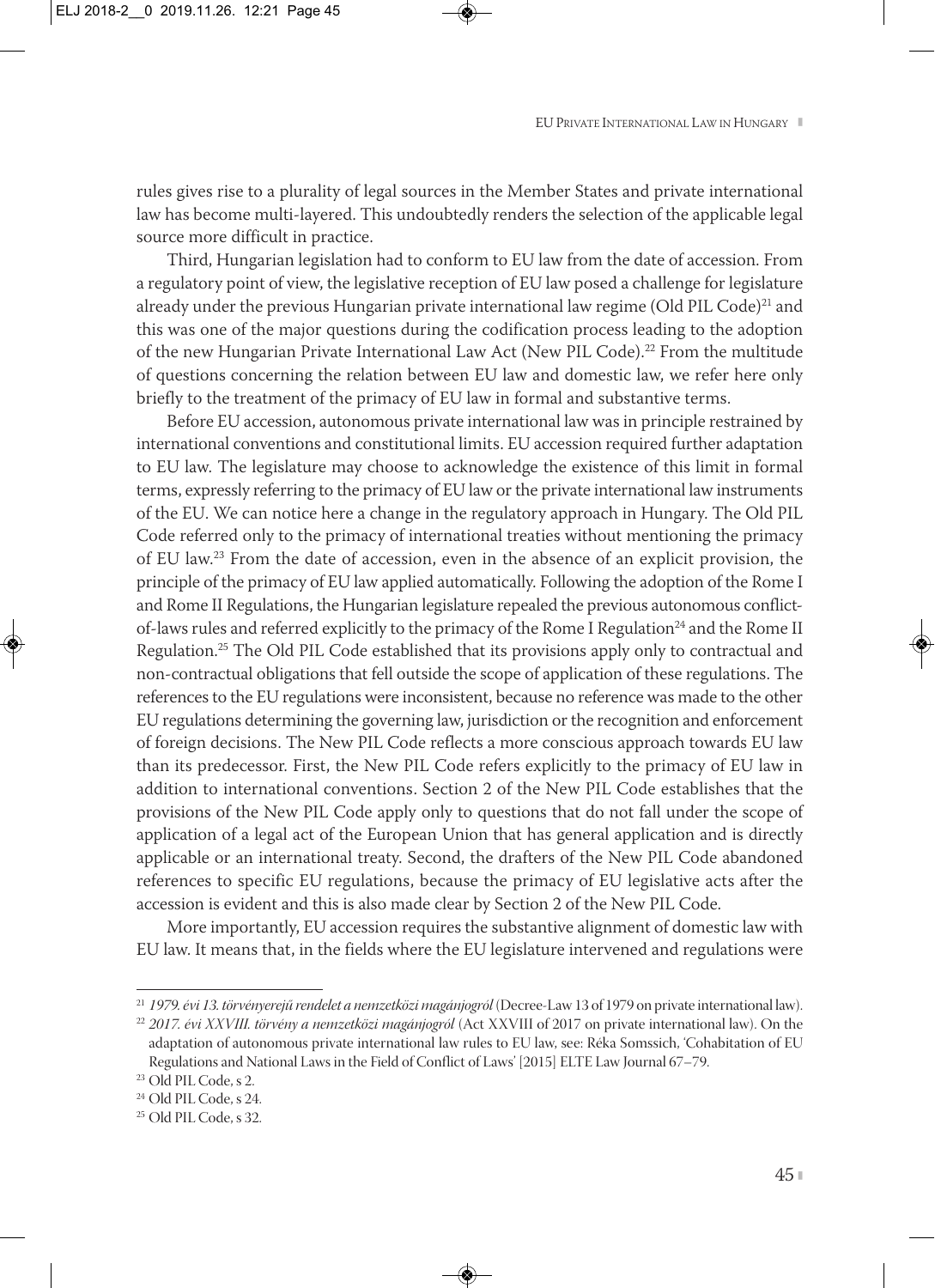adopted, the national legislature lost its power to regulate. Autonomous lawmaking only has a role in areas that are not covered by EU law, or where EU legislation expressly enables national legislatures to regulate. It must also be noted that compliance with EU law may prove necessary, even in areas that are not covered by EU regulations, to the extent this is required by primary law and the related case law of the CJEU. This may be well illustrated by the issue of use of the name in Hungarian private international law. In the *Garcia Avello* judgment, the CJEU ruled essentially that Union citizens who have dual nationality can choose between the laws of their states of citizenship concerning the registration of their family name.<sup>26</sup> This was deduced from the principle of the prohibition of discrimination and the provisions on Union citizenship. The original wording of the Old PIL Code required the application of the personal law of the person concerned regarding the use of a name. As a main rule, the personal law of a person having multiple citizenships, including Hungarian citizenship, was Hungarian law. Therefore, the law applicable to names of dual nationals who were also Hungarian citizens was Hungarian law. Following the *Garcia Avello* judgment of the CJEU, the Hungarian legislature decided to amend the Old PIL Code so as to grant a choice of law concerning the registration of the birth name for persons having multiple citizenships to ensure conformity with the judgment.27 The Old PIL Code was so amended after the *Garcia Avello* judgment that in the course of the registration of a birth name the court, at the request of the person concerned, had to apply the law of that other state of citizenship and not Hungarian law. Regarding names, choice of law for multiple nationals has been enshrined in the New PIL Code, too.<sup>28</sup>

Fourth, the need for compliance with EU law, along with social and economic changes following the change of the political system in the Central and Eastern European countries, was a factor justifying the enactment of new private international law codes in these Member States. They found it necessary to revise their pre-existing codes in order to ensure conformity with EU law and recodify their autonomous private international law rules. The fact that more and more states in the region adopted a new private international law code triggered a self-generating process, because the legislature in other countries could consider the new enactments as a possible model and they also decided in favour of devising a new private international law code. The result was a wave of codification in the Central and Eastern European countries. New private international law codes were adopted in particular in Slovenia (1999), Estonia (2002), Bulgaria (2005), Poland (2011) and the Czech Republic (2012). Hungary was not out of this recent legislative wave. Accordingly, the recodification of Hungarian private international law took place in 2017.

Finally, in relation to the recodification of autonomous private international law, it must be noted that EU law even impacts autonomous private international law in areas not covered by EU legislation. The solutions of EU private international law are often considered as models

<sup>26</sup> C-148/02, *Carlos Garcia Avello v Belgian State* [2003] ECR I-11613.

 $27$  Old PIL Code, s  $10(2)$ .

<sup>28</sup> New PIL Code, s 16(2)-(3).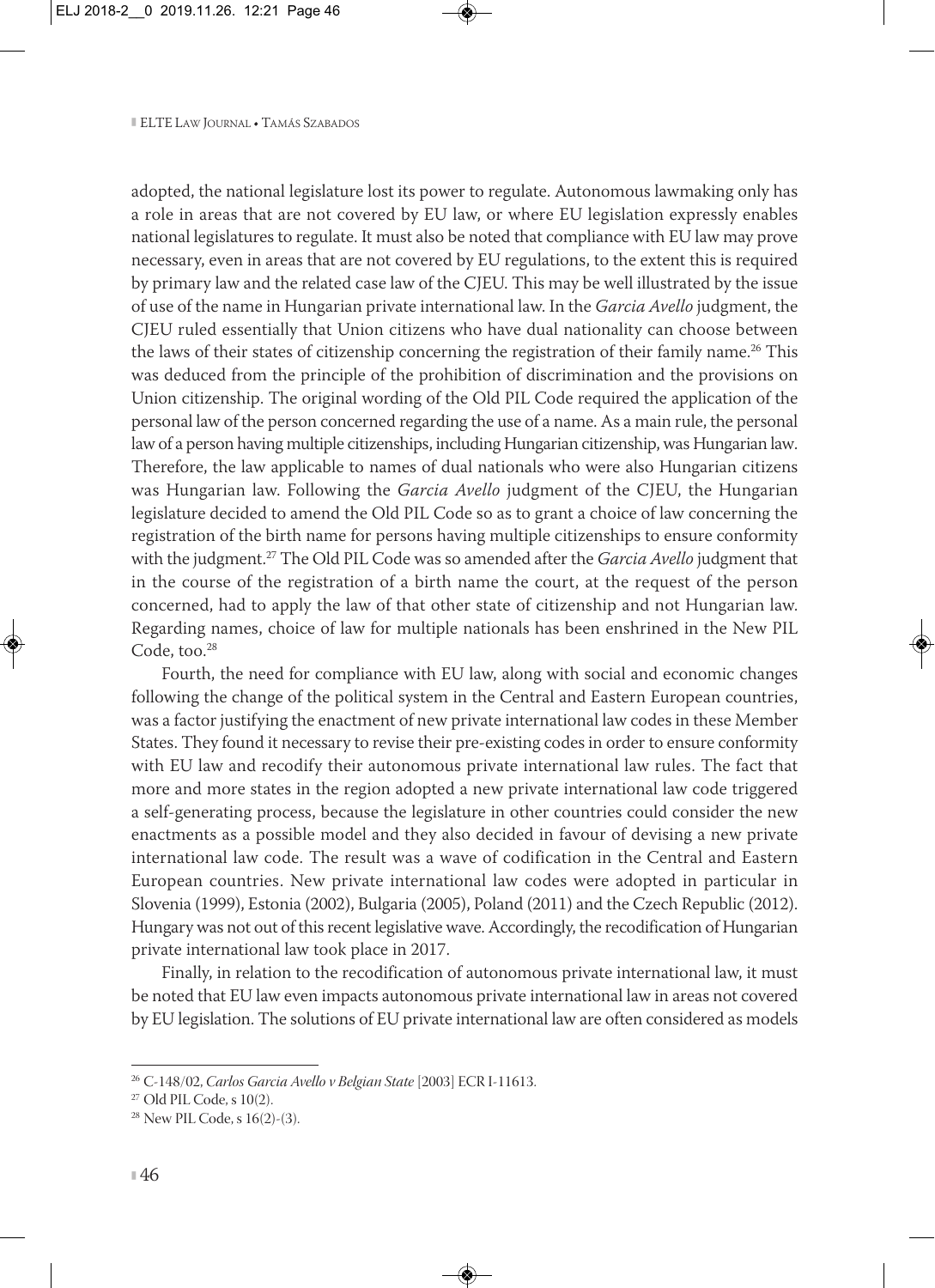for the autonomous legislation of the Member States. In several Central and Eastern European countries, autonomous private international law increasingly applies habitual residence instead of the previously used connecting factor, citizenship, to determine questions related to personal status following the widespread use of this connecting factor in EU conflict of laws.29 The new Hungarian private international law code retained citizenship as the main connecting factor in matters related to personal status, but habitual residence is used, for example, regarding conservatorship,<sup>30</sup> a declaration made by an adult having disposing capacity for the event of a future limitation of his disposing capacity or the absence of his capacity to protect his interests<sup>31</sup> and the violation of personality rights.<sup>32</sup> Another illustration is the possibility of a person whose personality rights were breached to choose the law of the state where the centre of his interests is situated. $33$  This connecting factor was used in some judgments of the CJEU for determining jurisdiction in relation to the violation of personality rights.34 The appearance of this connecting factor, never used before in Hungarian private international law, was definitely due to the consideration of EU law as a model. Furthermore, it can also be noted that although Hungary does not take part in the enhanced cooperation regarding matrimonial property regimes and the property relationships of partners, the possibility of a choice of law is ensured by the New PIL Code following the rules of the EU regulations, $35$  with the single difference that the law of the forum, i.e. Hungarian law, may additionally be selected by the parties.<sup>36</sup>

#### IV Preliminary Ruling Requests by Hungarian Courts

So far, the legislative reception of EU private international law has been discussed. Another layer, the judicial reception of the EU private international law instruments, must also be examined to get a full picture. Judicial reception embraces the interpretation and application of the EU legal sources by courts and an involvement in a judicial dialogue with the CJEU through the preliminary ruling procedure where it is necessary to solve problems of interpretation.

At an EU level, the number of preliminary references related to private international law is growing, which is probably due to the boost in the international mobility of persons, the

<sup>29</sup> Tamás Szabados, 'Bestimmung des Personalstatuts in den postsozialistischen Staaten' [2016] Zeitschrift für Europäisches Privatrecht 278–299, 288–292.

<sup>30</sup> New PIL Code, s 18.

<sup>&</sup>lt;sup>31</sup> New PIL Code, s 19.

<sup>&</sup>lt;sup>32</sup> New PIL Code, s 23.

<sup>33</sup> New PIL Code, s 23(2) *a)*.

<sup>34</sup> Joined Cases C-509/09 and C-161/10, *eDate Advertising GmbH and Others v X and Société MGN Limited* [2011] ECR I-10269, paras 48–52.

<sup>&</sup>lt;sup>35</sup> Matrimonial Property Regulation, art 22.

<sup>36</sup> New PIL Code, ss 28 and 36.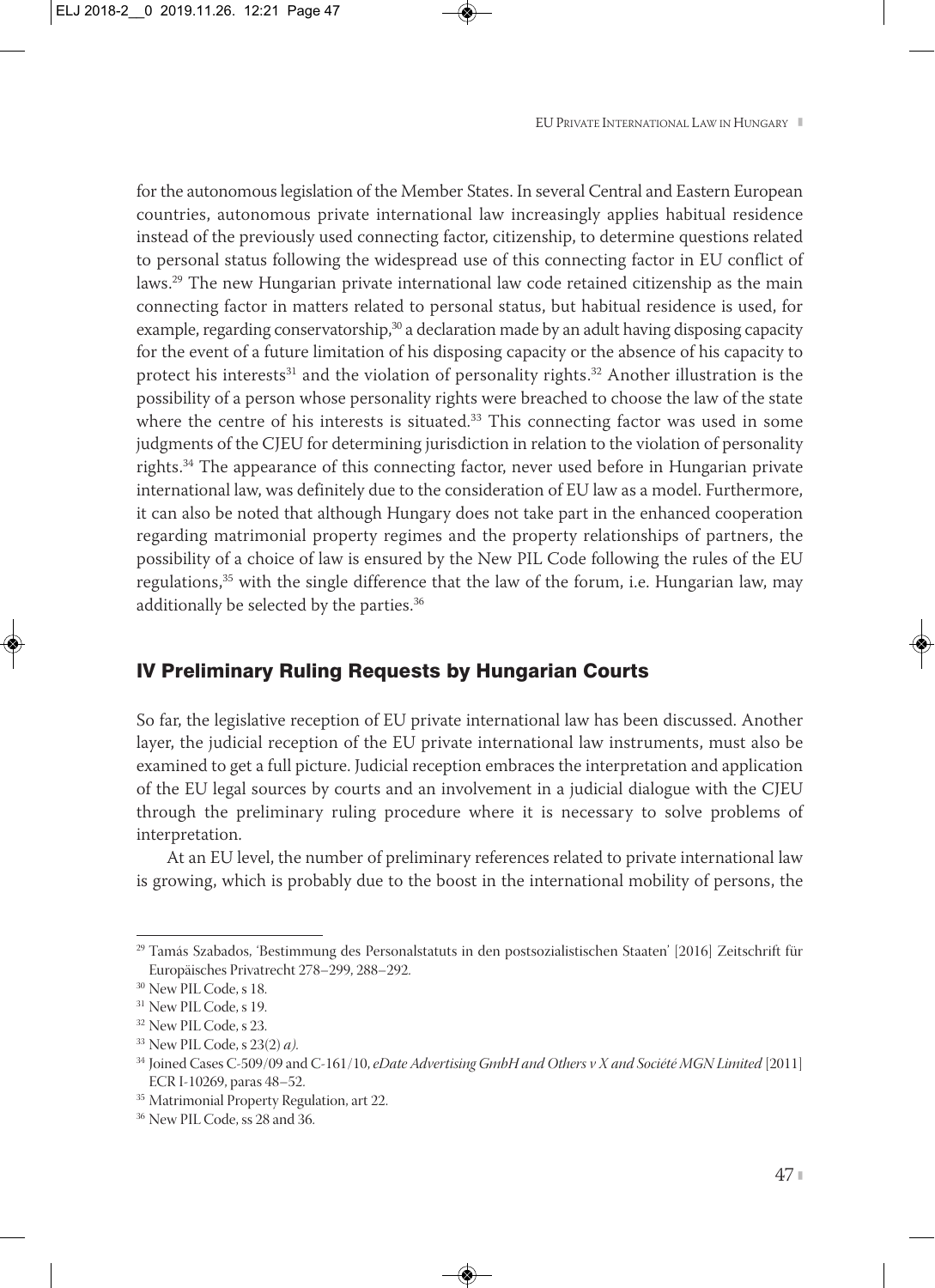increasing number of international commercial transactions and to the fact that the EU legislature occupies a continually broadening domain in the field of private international law, by adopting more and more legislative acts.<sup>37</sup>

The preliminary ruling requests referred by Hungarian courts fit into the broader picture of preliminary ruling requests submitted by the courts of the Member States of the EU, as far as the legal sources applied are concerned. This means that there were many more preliminary ruling requests referred in relation to jurisdictional questions under the Brussels Ia and I bis Regulations, while only a few requests were submitted by Hungarian courts to the CJEU regarding conflict-of-laws issues. This is in line with the general tendency that there were many more preliminary references concerning the Brussels Convention,<sup>38</sup> the Brussels Ia and I bis and the Brussels IIa and the Brussels II bis Regulations than regarding the Rome Convention and the regulations providing for conflict-of-laws rules. It is difficult to see the reasons behind this. One might be that the adjudication of all international private law disputes starts with the question of jurisdiction and, once the court establishes that for some reason it cannot assert jurisdiction, there is no need for going ahead with the question of the governing law. Chronologically, because of the earlier adoption of the Brussels Convention, national courts had more time to refer cases on jurisdiction, the recognition and enforcement of foreign judgments to the CJEU than in the case of conflict-of-laws instruments.

According to the statistics contained in the 2018 report on the judicial activity of the CJEU, Hungarian courts referred 187 cases in total to the CJEU since the EU accession of the country.39 From this number, 10 preliminary ruling requests concerned EU legal instruments related to judicial cooperation in civil matters. The preliminary rulings given by the CJEU in the cases referred by Hungarian courts most often required the refinement of certain points in the previous case law and did not necessitate essentially new pronouncements. However, it must be noted that, in terms of private international law, not only the preliminary references submitted regarding questions related to the area of freedom, security and justice are relevant, but other preliminary ruling requests may be equally significant. For instance, the preliminary rulings on the cross-border mobility of companies, which indirectly touched upon the law applicable to companies as well, cannot be ignored, although they were not rendered on the basis of a legal instrument related to the area of freedom, security and justice, but in the context of the freedom of establishment provisions of the TFEU. However, this does not alter the fact that these preliminary rulings made a significant contribution to private international law.

<sup>&</sup>lt;sup>37</sup> In the context of the freedom, security and justice, see: Réka Somssich, 'Uniform or Diverging Application of EU Instruments in the Field of Private International Law by National Jurisdictions – Preliminary References in the Area of Judicial Cooperation in Civil Matters' in Miklós Király, Tamás Szabados (eds), *Perspectives of Unification of Private International Law in the European Union* (Eötvös Kiadó 2018, Budapest) 53–84.

<sup>38</sup> 1968 Brussels Convention on jurisdiction and the enforcement of judgments in civil and commercial matters (Consolidated version) OJ [1972] L299/32.

<sup>39</sup> Court of Justice of the European Union, *Annual Report 2018 – Judicial Activity* (European Union 2019, Luxembourg) 143.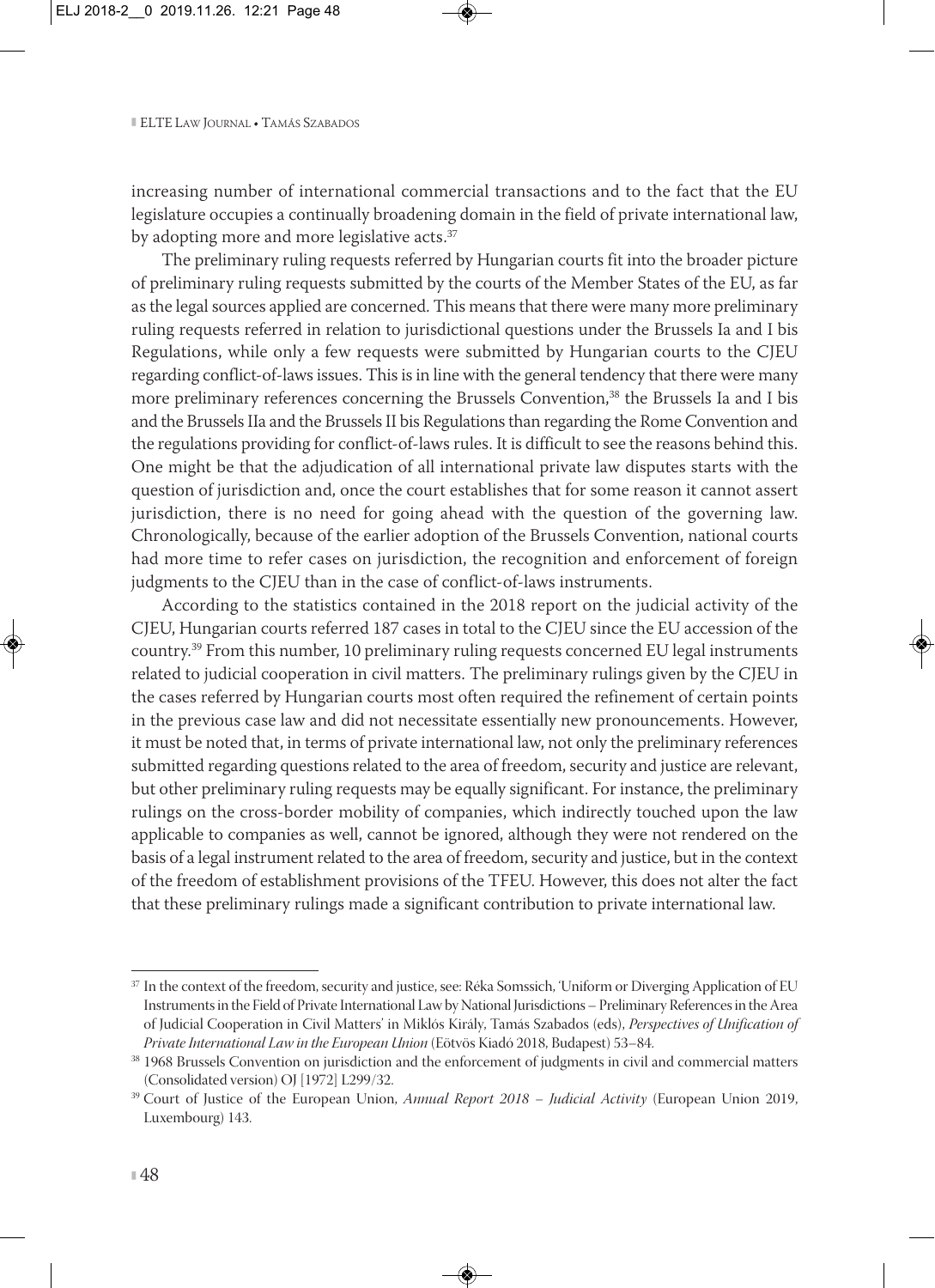All of the preliminary ruling requests were found admissible but one. In *Herrenknecht,* the CJEU considered the request for a preliminary ruling as manifestly inadmissible, because the referring court failed to present the facts in relation to the preliminary questions concerning the choice-of-forum and choice-of-law clauses of a contract entered into between a German and a Hungarian company; it did not provide information on whether the parties challenged the jurisdiction of the court seised indicating the parties' will and did not state the reasons for the request for a preliminary ruling.40 In the *IBIS* case, the reference made concerning the interpretation of the Brussels Ia Regulation by the Hajdú–Bihar County Court was withdrawn by the referring court.<sup>41</sup>

## 1 Jurisdiction and the Recognition and Enforcement of Foreign Judgments

Most of the cases referred to the CJEU by Hungarian courts concerned a jurisdictional question. The relevant cases required the interpretation of the Brussels Ia and Brussels I bis Regulations. No preliminary reference was made by the Hungarian courts regarding other EU private international law instruments concerning jurisdiction. In one case, the Brussels Ia Regulation was construed with regard to the European Order for Payment Regulation.

Regarding the interpretation of the EU jurisdictional rules, it must be noted that although Hungary was not a party to the Brussels Convention, the CJEU judgments interpreting the Brussels Convention could not be ignored by Hungarian courts. This is due to the fact that most provisions of the Brussels Convention correspond to the provisions of the Brussels Ia and Brussels I bis Regulations and the CJEU often held that the rulings rendered under the Brussels Convention also govern issues under the Brussels Ia and I bis Regulations.

The preliminary references made by Hungarian courts concern topics that are popular subjects of preliminary ruling requests in other Member States as well. Somssich summarised the most common topics of preliminary rulings in the context of the application of the Brussels Convention as well as the Brussels Ia and I bis Regulations as follows: the concept of 'civil and commercial matters' and the subject-matter scope of application of the Brussels Convention and the Regulations; the definition of 'matters relating to a contract'; jurisdiction clauses; *lis pendens* cases; multi-defendant cases; and the interpretation of certain factors establishing jurisdiction, such as the place where the harmful event occurred.42 If we look through the Hungarian preliminary references, Hungarian courts had to deal mostly with questions from this list: the temporal and subject-matter scope of application of the Regulations and in particular the concept of 'civil and commercial matters'; the interpretation of certain grounds of jurisdiction (the category of claims in matters relating to a contract can

<sup>40</sup> C-366/14, *Herrenknecht AG v Hév-Sugár Kft.,* ECLI:EU:C:2014:2353.

<sup>41</sup> C-490/11, *IBIS S.r.l. v PARTIUM '70 Műanyagipari Zrt*.*,* ECLI:EU:C:2012:229.

<sup>42</sup> Somssich (n 37) 76–83.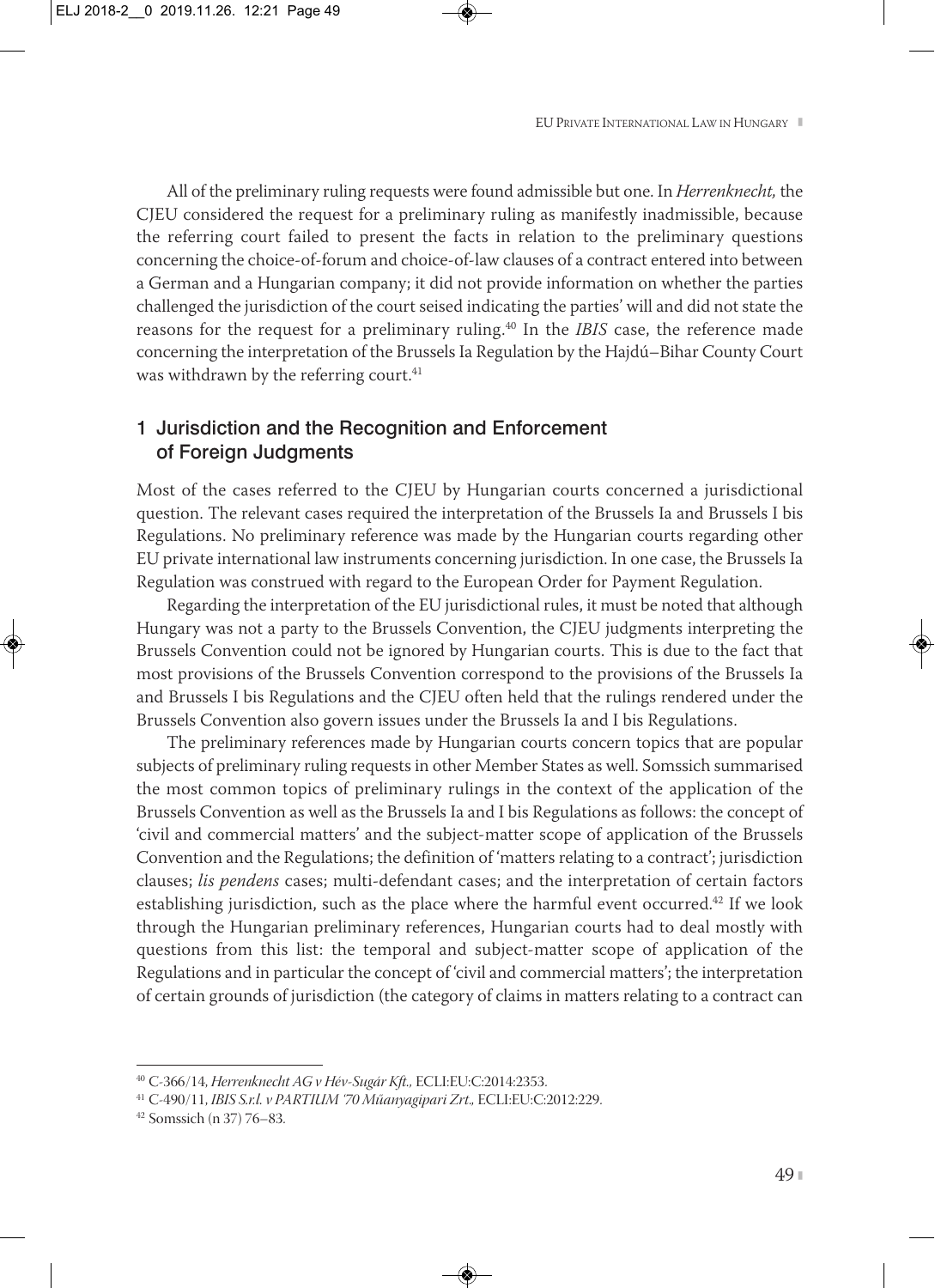be also mentioned here as establishing special jurisdiction on the basis of the place of performance); and the prorogation of jurisdiction.

A number of the preliminary references concerned the scope of application of the Brussels Ia and Brussels I bis Regulations, in particular the concept of 'civil and commercial matters'. In the *Siemens* case, the Hungarian Competition Authority imposed a fine on Siemens, a company domiciled in Austria, for breaching competition law rules.<sup>43</sup> The fine was reduced later by administrative court decisions following a challenge by Siemens. The Competition Authority therefore repaid to Siemens a part of the fine together with interest. However, the Curia of Hungary confirmed the original amount of the fine. Siemens again paid the balance due, but without interest. The Hungarian Competition Authority claimed the restitution of the interest on the ground of unjust enrichment before a Hungarian court. After Siemens contested the jurisdiction of the Hungarian courts, the question whether a claim for the reimbursement of interest in such a case falls under the scope of the Brussels Ia Regulation and whether jurisdiction may be established on the basis of Article 5(3) of the Brussels Ia Regulation, which provides for special jurisdiction in matters relating to tort, delict or quasidelict, was referred to the CJEU. In essence, the CJEU confirmed that the actions by public authorities made in exercising public power fall outside the ambit of the Brussels Ia Regulation. The imposition of a fine by a competition authority for a breach of competition rules is based on the exercise of public power and a claim for the restitution of interest due under competi tion law rules qualifies as an administrative matter excluded from the scope of the Brussels Ia Regulation and not a civil or commercial matter that comes within the scope of the Brussels Ia Regulation.

The *Weil* judgment of the CJEU concerned an issue related to the enforcement of foreign judgments and the scope of application of the Brussels Ia Regulation.<sup>44</sup> Ms Weil and Mr Gulácsi were unregistered partners. After the termination of their partnership, Ms Weil, who was domiciled in Hungary, brought proceedings against Mr Gulácsi, who was domiciled in the UK, and the Municipal Court of Szekszárd ordered Mr Gulácsi to pay Ms Weil an amount of ca. EUR 2 060 in order to settle the property relationships arising out of their *de facto* nonmarital partnership. The judgment could not be enforced in Hungary as the defendant had no assets in Hungary. Ms Weil therefore requested a certificate be issued under Article 53 of the Brussels I bis Regulation in order to enforce the judgment in the UK. In this case, the referring court essentially asked first whether the court of a Member State must issue the certificate on the enforceability of a decision automatically or if it can examine whether the case falls within the scope of the Brussels I bis Regulation and, second, whether a compensation claim arising from the dissolution of the property relationships between *de facto* non-registered partners falls within the concept of 'civil and commercial matters', and thereby within the material scope of application of the Brussels I bis Regulation. First of all, the CJEU established that *ratione temporis* the case falls under the scope of application of the Brussels Ia Regulation, as

<sup>43</sup> C-102/15, *Gazdasági Versenyhivatal v Siemens Aktiengesellschaft Österreich,* ECLI:EU:C:2016:607.

<sup>44</sup> C-361/18, *Ágnes Weil v Géza Gulácsi,* ECLI:EU:C:2019:473.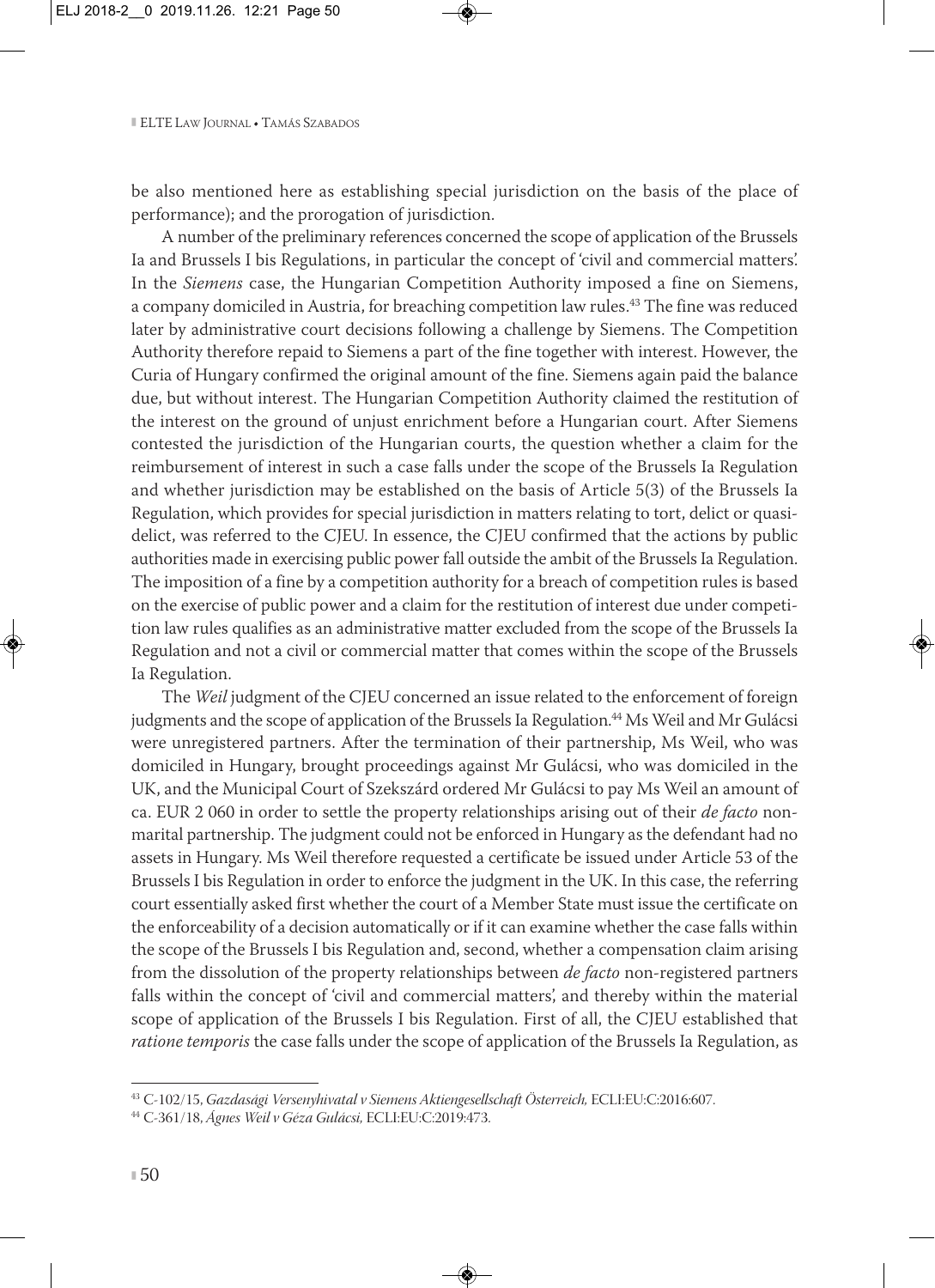the judgment for which the certificate of enforcement was sought was given on 23 April 2009, i.e. before the starting date of application of the Brussels I bis Regulation, which was 10 January 2015. The CJEU recognised not only the possibility but also the obligation of the courts of the Member States to examine whether the dispute falls under the scope of application of the Brussels Ia Regulation before issuing the certificate. This follows from the requirement of legal certainty on which the mutual trust in the administration of justice in the EU is based. The CJEU answered the second question so that claims related to the dissolution of property relationships arising out a *de facto* unregistered partnership, come within the concept of 'civil and commercial matters' and thus fall under the scope of application of the Brussels Ia Regulation. Although the Brussels Ia Regulation excludes rights in property arising out of a matrimonial relationship from its scope of application, exceptions must be construed narrowly. The parties to the dispute were not married and the property relationships resulting from their *de facto* unregistered partnership could not be characterised as 'rights in property arising out of a matrimonial relationship'.

In some cases, Hungarian courts asked guidance from the CJEU regarding the interpretation of certain grounds of jurisdiction. In *OTP v Hochtief,* a Hungarian company did not repay a loan to OTP, a Hungarian bank. In the meantime, the German Hochtief acquired 75% ownership of the debtor company.45 Under Hungarian company law rules, in the event of such an acquisition, the acquiring company had to declare the acquisition of ownership to the court of company registration and have the fact and extent of the acquisition published in the company gazette. If the acquiring company failed to declare the acquisition, it was fully and unlimitedly liable for the debts of the controlled company, provided that the assets of the controlled company were insufficient to meet the creditors' claims. This happened in *OTP v Hochtief*. The controlled company became insolvent and could not pay back the loan to OTP. OTP made a claim against Hochtief as the controlling company, which failed to comply with its obligation to declare the acquisition of ownership in the debtor company.

The question was whether Hungarian courts had jurisdiction in this case under Article 5(1) a) of the Brussels Ia Regulation, pursuant to which a person domiciled in a Member State may, in another Member State, be sued in matters relating to a contract, in the courts for the place of performance of the obligation in question. The CJEU established that the underlying legal relationship could not be excluded from the scope of application of the Brussels Ia Regulation under the insolvency exception [Article 1(2) b) of the Brussels Ia Regulation] and the exclusive jurisdictional ground for company law matters [Article 22(2) Brussels Ia Regulation] could not be applied either, because that jurisdictional ground concerned only disputes over the validity of the constitution, the nullity or the dissolution of companies or of the validity of the decisions of company organs. The CJEU added that the claim did not even qualify as a contractual claim under Article 5(1) a) of the Brussels Ia Regulation. This is because a contractual claim presupposes a freely assumed obligation by one party to another. Hochtief

<sup>45</sup> C-519/12, *OTP Bank Nyilvánosan Működő Részvénytársaság v Hochtief Solution AG,* ECLI:EU:C:2013:674.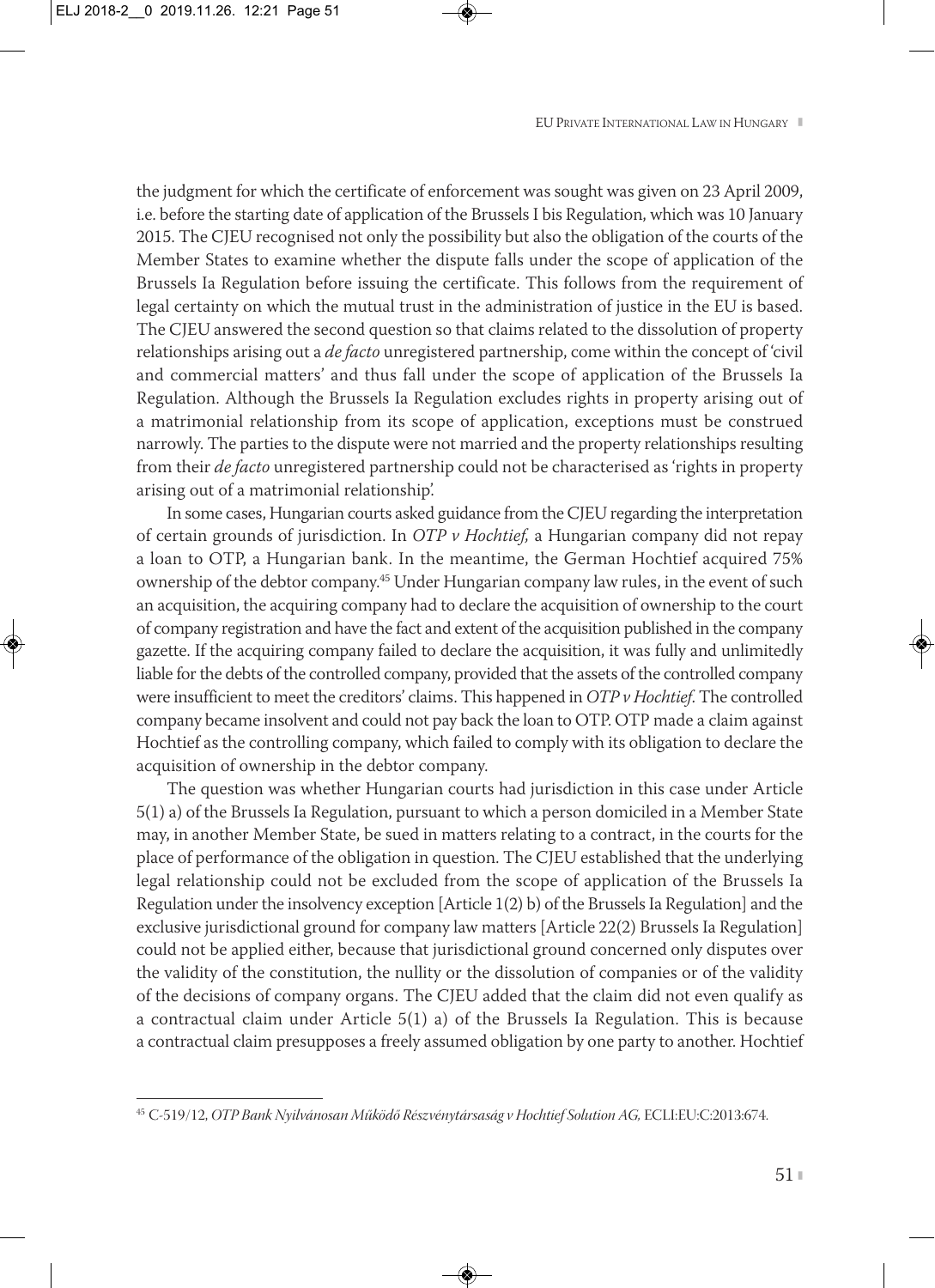did not act as a party to the underlying contracts entered into between OTP and the debtor company. Nevertheless, the CJEU noted that it is not ruled out that the jurisdiction of Hungarian courts may be established on the basis of another jurisdictional ground of the Brussels I Regulation, such as Article 5(3), which allows bringing a claim against a person domiciled in an EU Member State in matters relating to tort, delict or quasi-delict in the courts for the place where the harmful event occurred or may occur. The CJEU laid down that the term 'matters relating to tort, delict or quasi-delict' within the meaning of Article 5(3) of the Brussels Ia Regulation covers all actions that seek to establish the liability of a defendant and are not related to a 'contract' within the meaning of Article 5(1) a).

Following the preliminary ruling, the referring court, the Curia of Hungary, stated that the obligation of the dominant member to declare and have the acquisition published gives rise to a statutory, *sui generis* liability based on company law.46 It pointed out that, for establishing liability relating to tort, delict or quasi-delict, the CJEU required the existence of causality between the damage and the harmful acts. At the same time, the failure to comply with the statutory obligation on declaration and publication does not necessarily cause damage to creditors. The failure to meet the claims of creditors usually cannot be traced back to the fact that the person acquiring influence failed to comply with its obligation to declare the acquisition. Therefore, in the view of the Curia of Hungary, the statutory liability at issue could not fall under Article 5(3) of the Brussels Ia Regulation and there was no available ground of jurisdiction that could establish the jurisdiction of Hungarian courts in the case.

The *Nothartová* case concerned counterclaims related to a personality right claim and, more generally, the establishment of jurisdiction for counterclaims.47 Ms Nothartová, a Slovak national, brought an action against Mr Boldizsár, a Hungarian national domiciled in Hungary for establishing the violation of her image and phonogram rights by publishing photographs and videos of her on the internet without her permission. The defendant brought a counterclaim for damages on the grounds that, first, the claim restricts the distribution of his intellectual creations; second, he was referred to incorrectly by the claimant using his father's name, infringing his right to a name and the deceased person's right to respect; and, third, mentioning the registration number of his vehicle by the claimant breached the 'vehicle's personality right'. The referring court asked the CJEU to interpret Article 8(3) of the Brussels I bis Regulation, which lays down that a person domiciled in a Member State may also be sued before the court in which the original claim is pending in respect to a counterclaim arising from the same contract or facts on which the original claim was based. The CJEU established that the special jurisdictional ground specified in Article 8(3) concerns only claims having a common origin. In the given case, it could be applied provided that a decision on the counterclaim required the court to assess the lawfulness of the actions on which the applicant based her own claims. Article 8(3) is an alternative to other jurisdictional grounds. Hence, it is an alternative to the

<sup>46</sup> BH 2014. 115.

<sup>47</sup> C-306/17, *Éva Nothartová v Sámson József Boldizsár,* ECLI:EU:C:2018:360.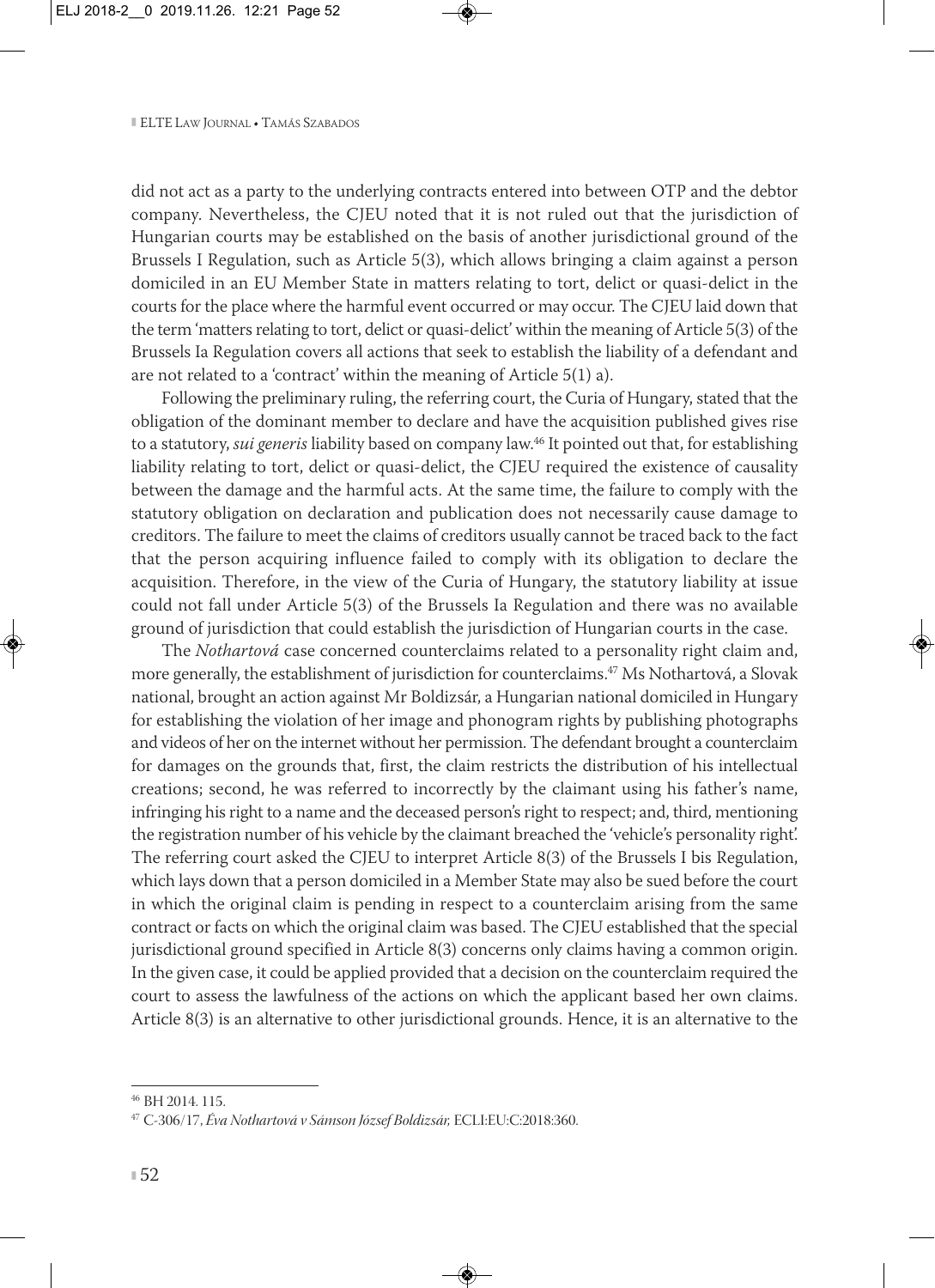general rule of jurisdiction laid down in Article 4(1) of the Brussels I bis Regulation, as well as to the other rules of special jurisdiction set out in the Brussels I bis Regulation.

Furthermore, the pending *Tibor-Trans* case poses the question of the applicability of Article 7(2) of the Brussels I bis Regulation and requires the interpretation of the concept of the 'place where the harmful event occurred' in establishing the jurisdiction of the Hungarian forum with regard to the effects of an anticompetitive agreement entered into abroad.48

The validity of a choice-of-forum clause was in issue in *Hőszig*. <sup>49</sup> The question referred to the CJEU was whether a jurisdiction clause that was found in the general terms and conditions of one of the parties to which the parties' contract referred, and which stipulated the jurisdiction of the courts of a city in a Member State, namely the courts of Paris, is to be considered as valid under Article 23(1) of the Brussels Ia Regulation. In relation to a contractual dispute between a Hungarian and a French company, the Hungarian company brought an action against the French company before a Hungarian court, notwithstanding a jurisdiction clause included in the general terms and conditions of the French company in favour of the courts of Paris. The jurisdiction of the Hungarian court was challenged by the French party. The CJEU concluded that the jurisdiction clause complied with the conditions set out in Article 23. First, the parties' contract explicitly referred to the general terms and conditions of one of the parties. Second, it was also noted that the designation of the courts of the capital of a Member State undoubtedly intended to confer exclusive jurisdiction to the courts belonging to the judicial system of that Member State.

The *Flight Refund* case required not only the interpretation of the Brussels Ia Regulation, but also that of the European Order for Payment Regulation.<sup>50</sup> A flight passenger assigned her right to compensation against the flight company for a delayed flight to Flight Refund, a company specialised in the recovery of such compensation claims. Flight Refund requested a Hungarian notary to issue a European order for payment against Lufthansa. The European order for payment was issued by the notary, but Lufthansa opposed it. Therefore, the procedure should have been continued in accordance with the rules of ordinary civil procedure before the competent court of the Member State where the order for payment had been issued. However, the notary could not identify the competent court, therefore asked the Curia of Hungary to do so. In essence, the CJEU was asked by the Curia of Hungary to give it guidance on how to proceed in the case. The CJEU first stated that jurisdiction for flight passengers' compensation claims must be established based on the Brussels Ia Regulation. The European Order for Payment Regulation provides for the application of national rules of civil procedure to any question not settled by that regulation once the proceedings continue following an opposition. However, the rules of civil procedure must allow the examination of international

<sup>48</sup> C-451/18, *Tibor-Trans Fuvarozó és Kereskedelmi Kft. v DAF TRUCKS N.V.* – Request for a preliminary ruling from the Győr Regional Court of Appeal (Hungary) lodged on 10 July 2018.

<sup>49</sup> C-222/15, *Hőszig Kft. v Alstom Power Thermal Services,* ECLI:EU:C:2016:525.

<sup>50</sup> C-94/14, *Flight Refund Ltd v Deutsche Lufthansa AG,* ECLI:EU:C:2016:148.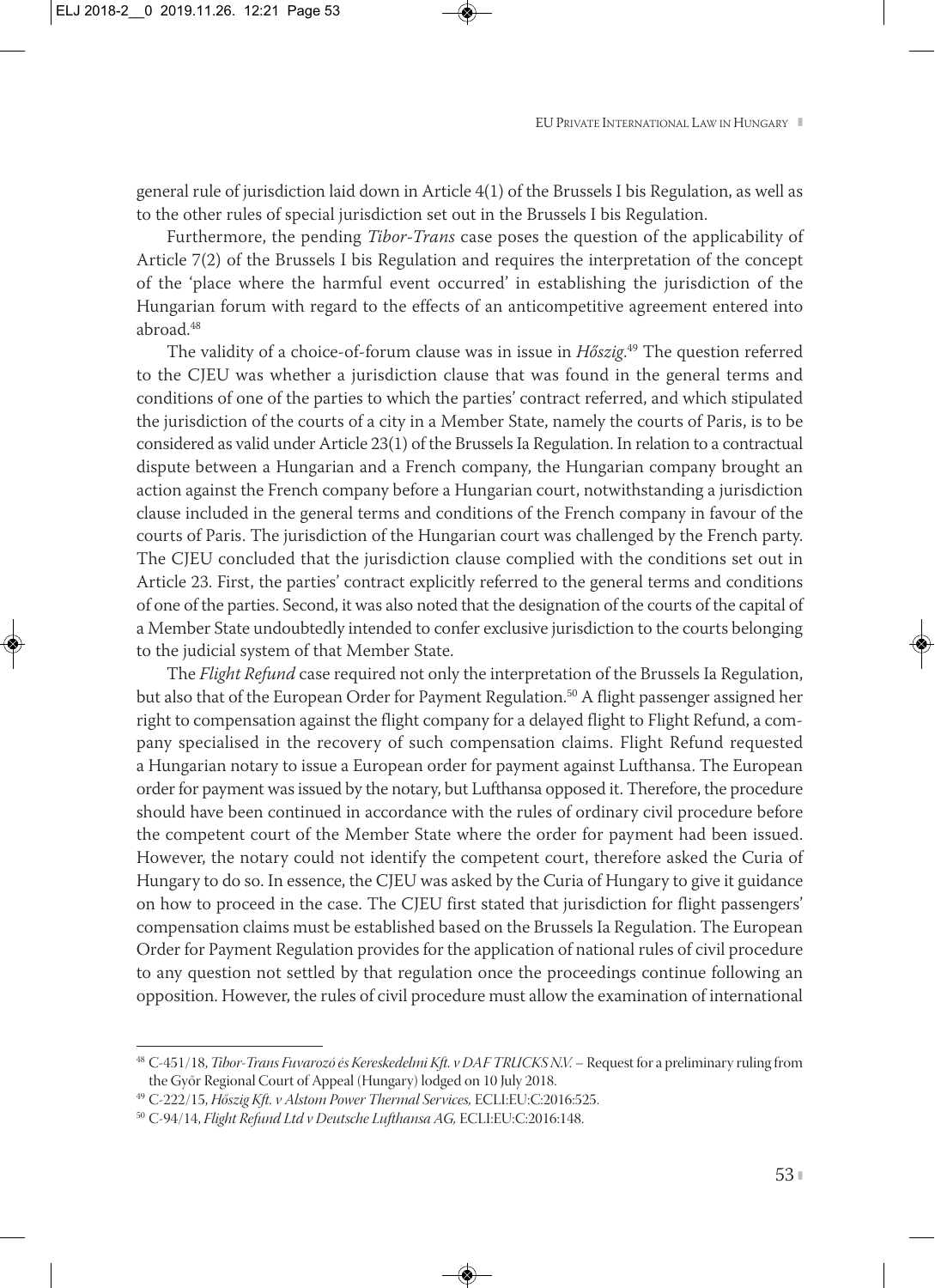jurisdiction under the Brussels Ia Regulation. If, based on the Brussels Ia Regulation, the courts of the Member States of the referring court have jurisdiction to hear the case, the court cannot terminate the proceedings because it could not identify the competent court. Instead, it has to identify or designate the competent court. However, if the jurisdiction of the courts of the Member State of origin cannot be established based on the Brussels Ia Regulation, the referring court is not required to review the order for payment.

#### 2 Conflict of Laws

A single preliminary reference made by Hungarian courts concerned the EU conflict-of-laws instruments. The former Insolvency Regulation had to be interpreted by the CJEU at the request of the Supreme Court. Under the Insolvency Regulation and its former version, the law applicable is the law of the Member State where the insolvency proceedings are opened. However, the Insolvency Regulation allows a deviation in favour of the application of the *lex rei sitae* regarding rights *in rem* of creditors or third parties in respect of assets belonging to the debtor that are situated within the territory of another Member State at the time of the opening of proceedings. In the *Erste Bank* case, the question was whether the Insolvency Regulation and in particular the possibility of deviation in favour of the *lex rei sitae* contained therein may be applied to a case where the main insolvency proceedings were opened in an EU Member State, in Austria, but a security deposit was located in Hungary, which was not yet a member of the EU when the insolvency proceedings were opened, but was already a member when an action was brought in Hungary concerning the right over the security deposit.51 The CJEU pointed out that the former Insolvency Regulation had entered into force on 31 May 2002 and the insolvency proceedings against the Austrian company was initiated after this date. In Hungary, the former Insolvency Regulation had to be applied from the date of Hungary's accession to the EU, that is from 1 May 2004. From this date, Hungarian courts are required to recognise judgments on the opening of insolvency proceedings rendered by courts in other Member States. This requirement may be traced back to the principle of mutual trust. Hence, Hungarian courts had to apply the former Insolvency Regulation together with the rule permitting deviation in favour of the *lex rei sitae* to insolvency proceedings opened in a Member State before Hungary's accession regarding rights *in rem* of creditors over a debtor's assets located in Hungary, which had been an EU Member State at the time when an action was brought there concerning the right *in rem*.

Hungarian judges contributed significantly to the development of EU law with two preliminary ruling requests related to the cross-border mobility of companies. This is a field not yet covered by EU legislation, but the relevant case law has private international law implications. The *Cartesio*<sup>52</sup> and *VALE*<sup>53</sup> cases helped the clarification of the relationship

<sup>51</sup> C-527/10, *ERSTE Bank Hungary Nyrt v Magyar Állam and Others,* ECLI:EU:C:2012:417.

<sup>52</sup> C-210/06, *Cartesio Oktató és Szolgáltató Bt.,* [2008] ECR I-9641.

<sup>53</sup> C-378/10, *VALE Építési Kft.,* ECLI:EU:C:2012:440.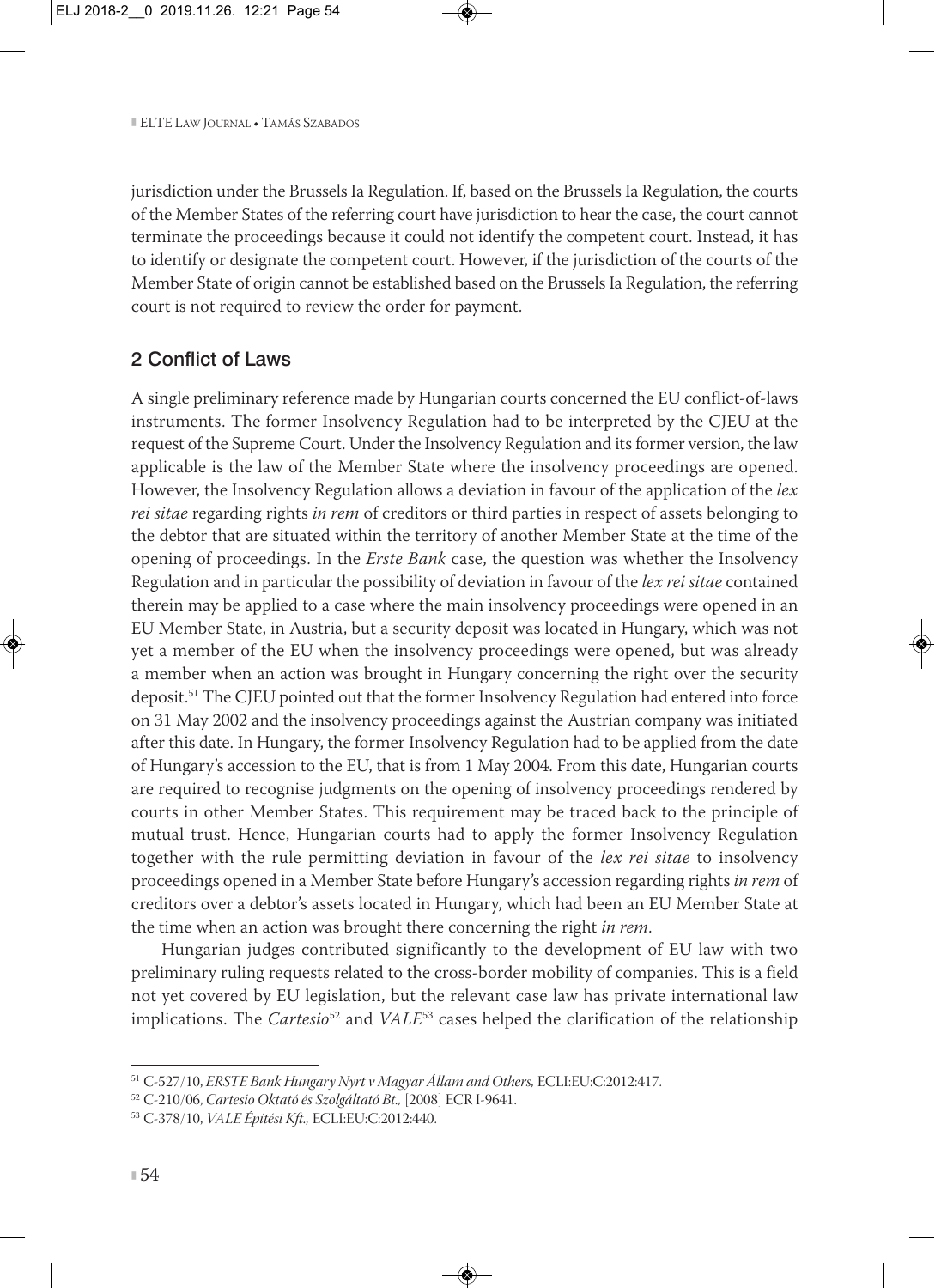between EU law and national law concerning the law applicable to companies. Following the *Centros*, <sup>54</sup> *Überseering*<sup>55</sup> and *Inspire Art*<sup>56</sup> judgments of the CJEU, it was called into question whether the real seat doctrine is compatible with the freedom of establishment provisions of the TFEU. In *Cartesio,* the Hungarian court of registration established that the transfer of seat of a Hungarian company to Italy with the retention of Hungarian law as governing law was not possible under domestic law. Although the obstacle here stemmed from the absence of substantive and procedural rules on the cross-border movement of companies, the CJEU held that 'a Member State has the power to define both the connecting factor required of a company if it is to be regarded as incorporated under the law of that Member State and, as such, capable of enjoying the right of establishment, and that required if the company is to be able subsequently to maintain that status. That power includes the possibility for that Member State not to permit a company governed by its law to retain that status if the company intends to reorganise itself in another Member State by moving its seat to the territory of the latter, thereby breaking the connecting factor required under the national law of the Member State of incorporation.'57 This statement may result in the conclusion that a Member State of origin can opt either for the incorporation or the real seat theory. The cited statement of the CJEU was also confirmed in the *VALE* case, where an Italian company wanted to convert itself into a corresponding Hungarian company form; this time, with a change in the governing law, but this was rejected, again due to the absence of rules in Hungary for cross-border conversions.58 Neither primary, nor secondary EU legislation determines the connecting factor for the law applicable to companies. The CJEU case law does not even exclude *a priori* the application of any of the connecting factors. Hence, Member States are free to determine the connecting factor. However, the application of the connecting factor selected by national law must be in compliance with EU law. Due to the case law of the CJEU, in particular the *Centros, Überseering* and *Inspire Art* judgments, in the relationship between the company and the host Member State, the real seat doctrine has been to a large extent supplanted by the incorporation doctrine.

## V Reception of the EU Private International Law Instruments in Hungarian Court Practice

The cases where Hungarian courts faced an interpretation problem and submitted a preliminary ruling request to the CJEU represent only the tip of the iceberg. In fact, EU private international law regulations had to be applied in many more cases; preliminary ruling has been asked only in a few of them. Therefore, this chapter intends to give a brief overview of

<sup>54</sup> C-212/97, *Centros Ltd v Erhvervs- og Selskabsstyrelsen* [1999] ECR I-1459.

<sup>55</sup> C-208/00, *Überseering BV v Nordic Construction Company Baumanagement GmbH (NCC)* [2002] ECR I-9919.

<sup>56</sup> C-167/01, *Kamer van Koophandel en Fabrieken voor Amsterdam v Inspire Art Ltd* [2003] ECR I-10155.

<sup>57</sup> *Cartesio,* para 110.

<sup>58</sup> *VALE,* para 29.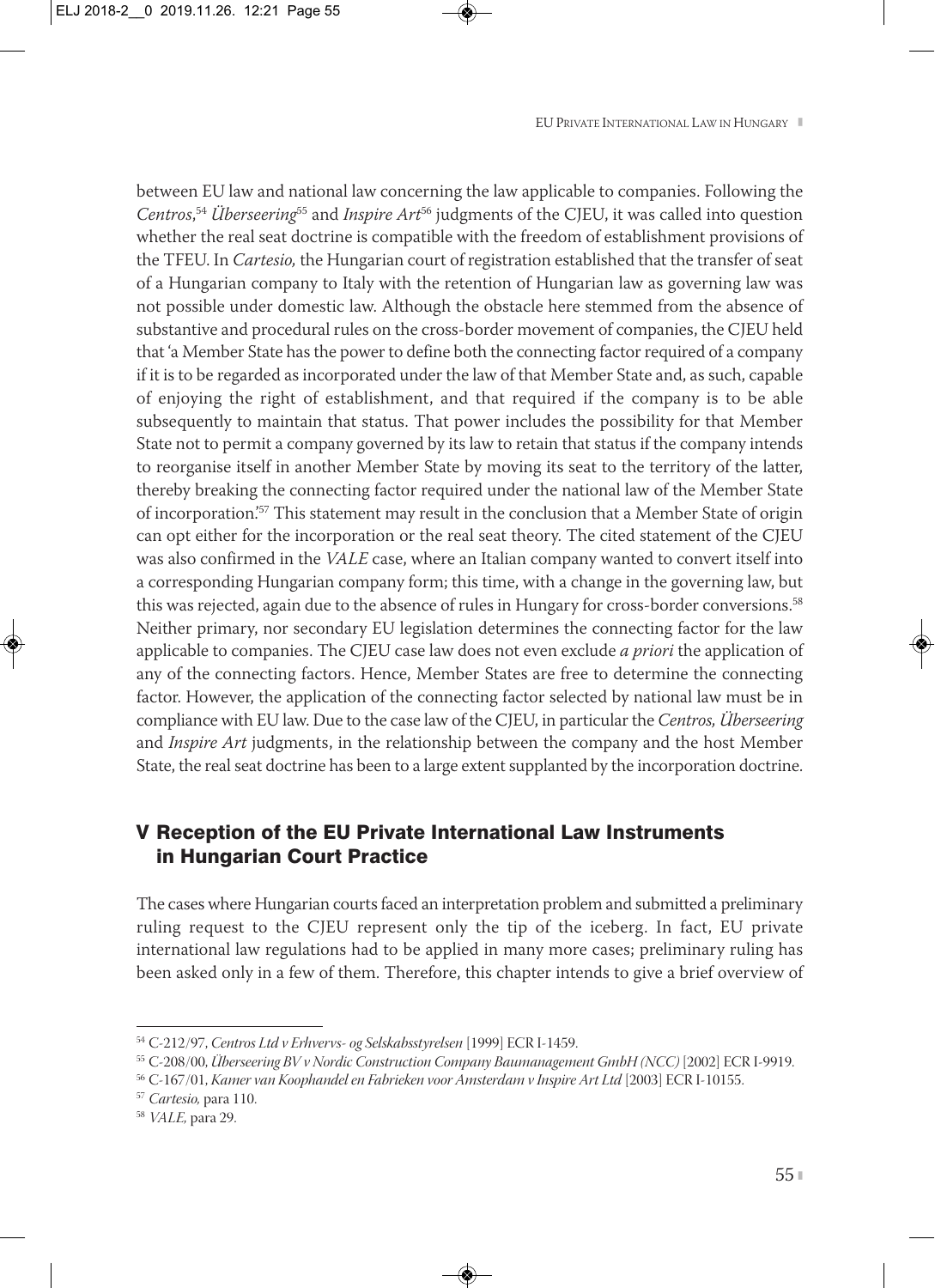the Hungarian court practice related to the application of the EU private international law instruments.

The analysis of the case law is not intended to be exhaustive. It is instead limited to some illustrations on the application of the EU private international law regulations. Cases raising jurisdictional issues under the Brussels Ia and I bis Regulations and the Succession Regulation will be discussed along with the domestic court practice related to the Rome I and II Regulations. It must be noted that, among the EU private international law sources, the former Insolvency Regulation had to be construed by Hungarian courts both in the context of the governing law and jurisdiction.59

Typical questions include the temporal and subject-matter scope of application of the regulations, the relationship between international conventions and the EU private interna tional law regulations, the interpretation of certain grounds of jurisdiction or connecting factors determining the governing law, prorogation of jurisdiction and choice of law, as well as questions related to enforcement. Often, the jurisdiction or the governing law was not contested and courts limited themselves simply to state that the jurisdiction and applicable law was established based on a given regulation.

## 1 Jurisdiction and the Recognition and Enforcement of Foreign Judgments

Domestic court practice related to the Brussels Ia and I bis Regulations is abundant. Often courts simply stated that jurisdiction must be established in accordance with the Brussels Ia or the Brussels I bis Regulation.<sup>60</sup> It happened that the jurisdiction of the court could be established due to the appearance of the defendant in accordance with Article 24 Brussels Ia Regulation.<sup>61</sup>

A first group of cases concerns the temporal and subject-matter scope of application of the jurisdictional regulations. Courts sometimes had to delimit *ratione temporis* the application of the Brussels Ia and I bis Regulations, when, for instance, at the time of the emergence of the case, the Brussels Ia Regulation had been applicable, while at the time of filing the statement of claim the Brussels I bis Regulation was already in force.<sup>62</sup> The court correctly chose in favour of the application of the Brussels Ia Regulation. The temporal scope of application of the two Regulations also arose regarding enforcement and it was confirmed that the Brussels Ia Regulation had to be applied to a judgment given in legal proceedings instituted before the starting date of application of the Brussels I bis Regulation, i.e. 10 January 2015.63 In relation

<sup>59</sup> See in particular BH 2017. 97; EBH 2013. G.4.

<sup>60</sup> Szeged Regional Court of Appeal Gf. 30.147/2013/5; Budapest-Capital Regional Court Pf. 638.807/2016/4; Budapest-Capital Regional Court Pf. 640.701/2013/4. Budapest-Capital Regional Court Pf. 640.701/2013/4; Pécs Regional Court G. 20.694/2017/5.

<sup>61</sup> Budapest-Capital Regional Court P. 22.877/2012/10.

<sup>62</sup> Budapest-Capital Regional Court of Appeal BDT 2019. 3983.

<sup>63</sup> BH 2016. 144.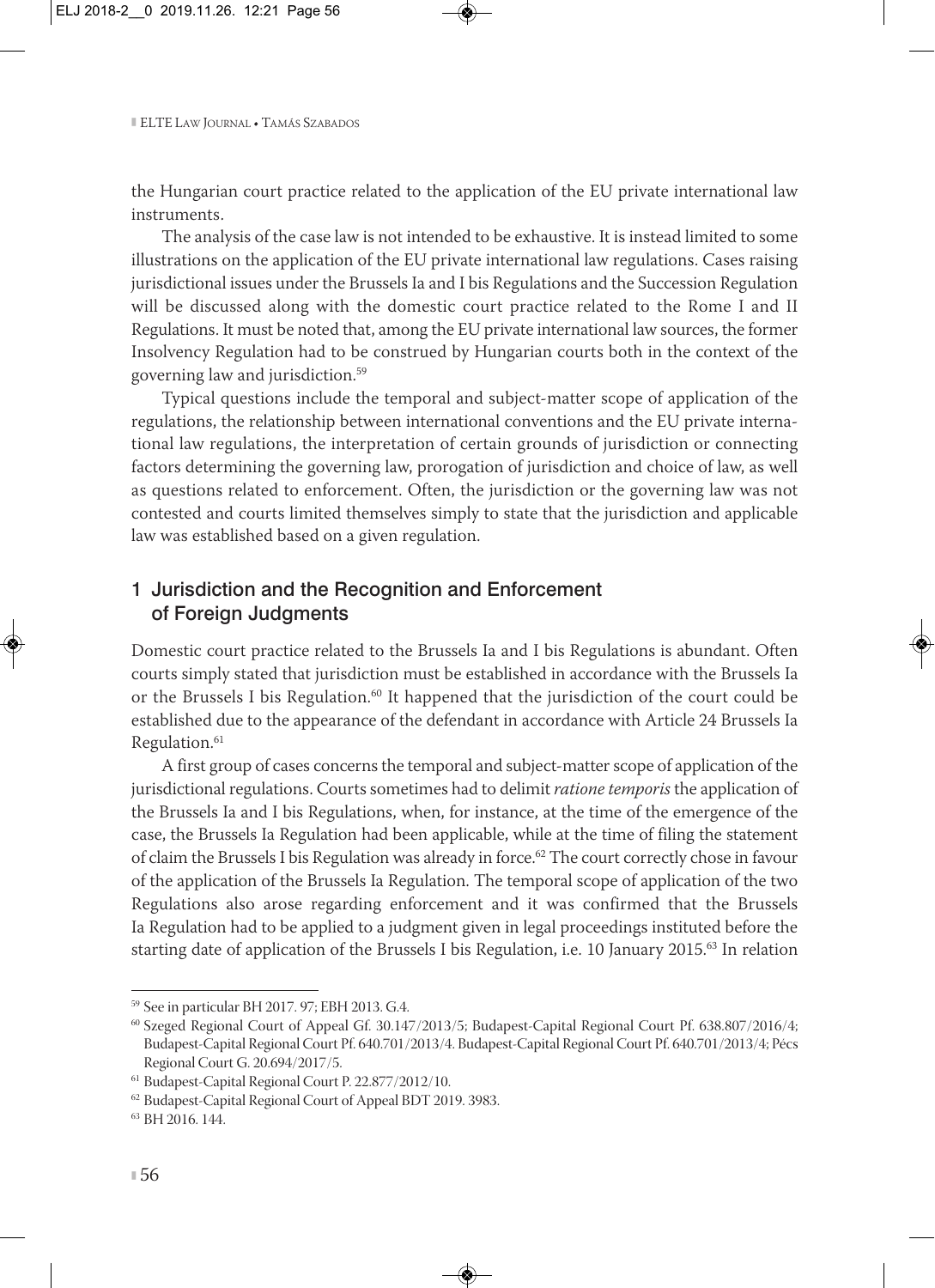to the enforcement of a maintenance claim, the Curia of Hungary applied the Brussels Ia Regulation to a judgment given in legal proceedings instituted before the starting date of the application of the Brussels I bis Regulation, and even before the starting date of application of the Maintenance Regulation, which, referring to the rules of the Hague Maintenance Protocol, replaced the maintenance rules of the Brussels Ia Regulation.<sup>64</sup> The subject-matter scope of application of the Brussels I Regulation was examined in several cases. The priority of the CMR Convention was established in relation to the Brussels Ia Regulation based on Article 71(1) of the Regulation, which provides that the Regulation does not affect any convention to which the Member States are parties and which in a certain special field, governs jurisdiction or the recognition or enforcement of judgments.65 In another case, the court stated that, for the question of establishing the existence and accepting a claim by a creditor in insolvency proceedings, the jurisdiction had to be ascertained on the basis of the Insolvency Regulation, because Article 1(2) b) of the Brussels Ia Regulation excluded from its scope of application 'bankruptcy, proceedings relating to the winding-up of insolvent companies or other legal persons, judicial arrangements, compositions and analogous proceedings'.66

Prorogation of jurisdiction was examined in a more detailed manner in a few cases. A jurisdiction agreement in a consumer contract in favour of an Austrian court was found to be invalid, because it did not comply with Article 17 of the Brussels Ia Regulation as it was not entered into after the dispute had arisen and did not allow the consumer to bring proceedings in courts other than those referred to in the general provisions on jurisdiction over consumer contracts.67 The consumer could not be deprived of the alternative ground of jurisdiction that enables him to bring proceedings against the other party either in the courts of the Member State in which that party is domiciled or in the courts of the state in which the consumer is domiciled. The provisions of the Brussels I bis Regulation on prorogation of jurisdiction had to be taken into consideration in the course of a European order for payment procedure started before a Hungarian public notary between an Italian and a Slovakian party.<sup>68</sup> After a statement of opposition was filed by the defendant, the notary referred the case to the Curia of Hungary for the purpose of designating the competent court, because, in his view, no Hungarian court was competent in the case. The claimant argued that the place of performance was Hungary, as indicated in certain confirmations of orders that could establish the jurisdiction of Hungarian courts under Article 7(1) of the Brussels I bis Regulation. At the same time, the parties' agreements referred to the exclusive competence of the court of Milan in Italy. The Curia of Hungary stated that the choice-of-court of the parties must be examined

<sup>64</sup> Curia of Hungary Pfv. 21.258/2018/3.

<sup>65</sup> EBD 2015. G.3. *Convention on the Contract for the International Carriage of Goods by Road (CMR)*, date of signature 19 May 1956, 399 UNTS 189 (entered into force 2 July 1961).

<sup>66</sup> BH 2017. 97.

<sup>67</sup> Budapest-Capital Regional Court of Appeal BDT 2019. 3983.

<sup>68</sup> BH 2019. 80.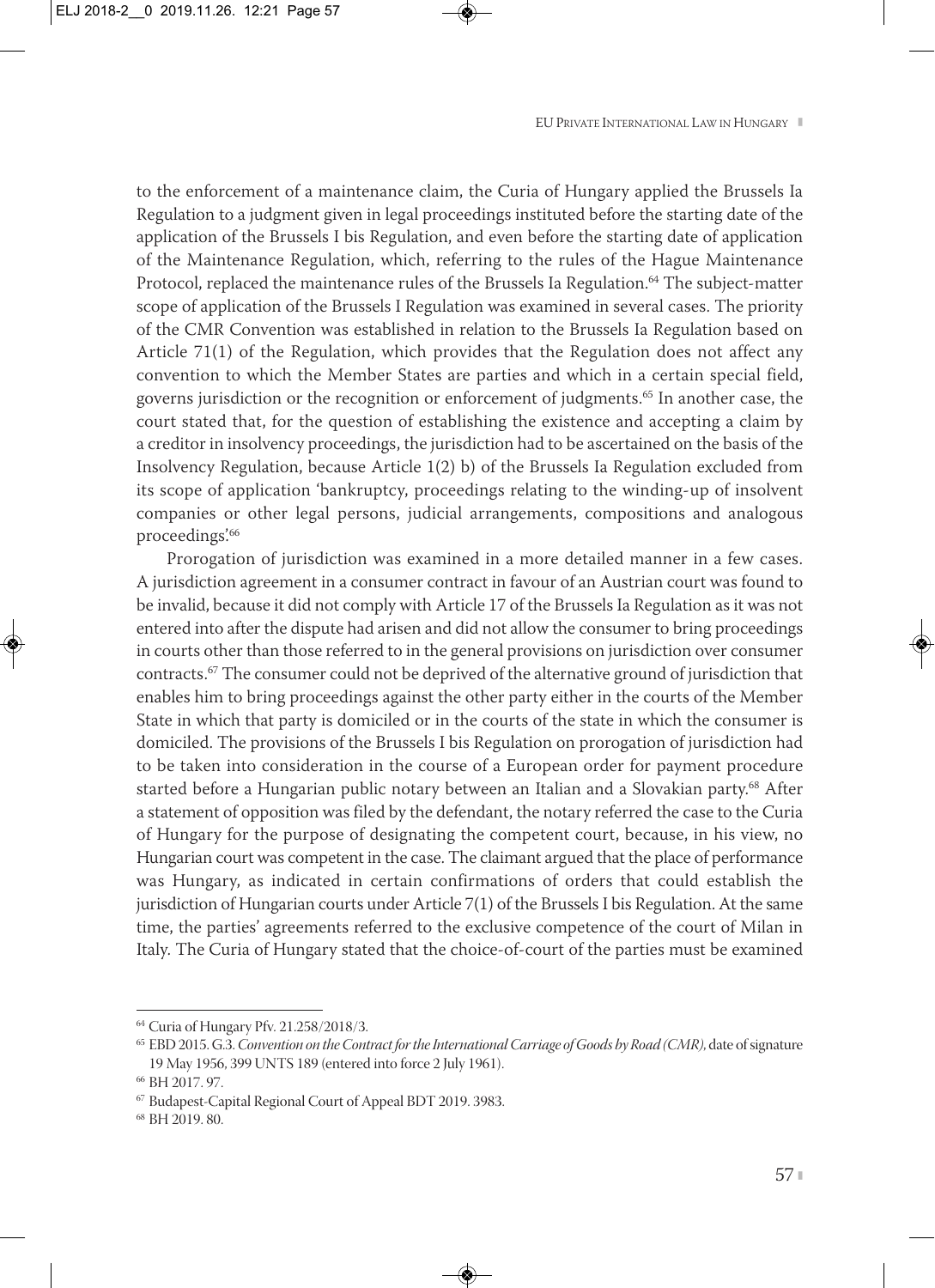by the designated court *ex officio* in light of Article 25 of the Brussels I bis Regulation and it cannot be ignored. An alternative ground of jurisdiction, such as the place of performance, can establish the jurisdiction of a Hungarian court insofar as the rules on prorogation of jurisdiction are not applicable.

The application of the special jurisdiction ground set out in Article 5(3) of the Brussels Ia Regulation was at issue in relation to an alleged violation of personality rights caused by two foundations protecting animals, one of which was Hungarian while the other Austrian, and by the legal representative of the Austrian foundation, due to certain statements published on the websites of the foundations regarding the plaintiff, a poultry processing company seated in Hungary.69 The Budapest-Capital Regional Court of Appeal extensively referred to the case law of the CJEU and held that the claimant could bring an action in respect to the full damage suffered in the courts of the Member State where it has the centre of its interests.<sup>70</sup> The centre of interests can coincide with the place where a company has its registered office. However, the court argued that, in the given case, the place of the registered office of the plaintiff company did not coincide with the centre of its interests, because the harmful act occurred in a different Member State; the harmful statement was made in the language of this country and this country was equally the destination of the goods intended to be exported by the plaintiff. Consequently, the direct damage was sustained in Austria and Germany, and not in Hungary; therefore, concerning the Austrian foundation, the jurisdiction of the Hungarian courts could not have been established based on this special ground of jurisdiction. Nevertheless, one of the defendants was domiciled in Hungary and Hungarian courts could assert jurisdiction regarding it. Jurisdiction regarding the Austrian defendants could be established under Article 6 of the Brussels Ia Regulation, since the court found that the claims brought against the defendants factually and legally covered each other; it could therefore be concluded that the claims were so closely connected that it was expedient to hear and determine them together to avoid the risk of irreconcilable judgments.

Issues related to the enforcement of foreign decisions also arose.<sup>71</sup> In one case, it was held that the request for issuing an enforcement certificate and the issue of the enforcement certificate may not be considered as acts interrupting the prescription of the claim to be enforced if the request for issuing the enforcement certificate is not accompanied by a request to order enforcement.72

The Succession Regulation was also subject to court interpretation in Hungary. A court had to decide whether to assert jurisdiction under the Succession Regulation upon the plaintiff's request in relation to a claim by the plaintiff for the declaration and registration of ownership of some real estate located in Croatia and shareholding due to the community of property stemming from his/her partnership and subsequently matrimonial relationship with the

<sup>69</sup> Budapest-Capital Regional Court of Appeal BDT 2019. 4038.

<sup>70</sup> In particular, it referred to C-194/16, *Bolagsupplysningen OÜ and Ingrid Ilsjan v Svensk Handel AB,* ECLI:EU:C:2017:766 and *eDate*.

<sup>71</sup> See in particular BH 2012. 98; Curia of Hungary Pfv. 21.258/2018/3.

<sup>72</sup> BH 2016. 144.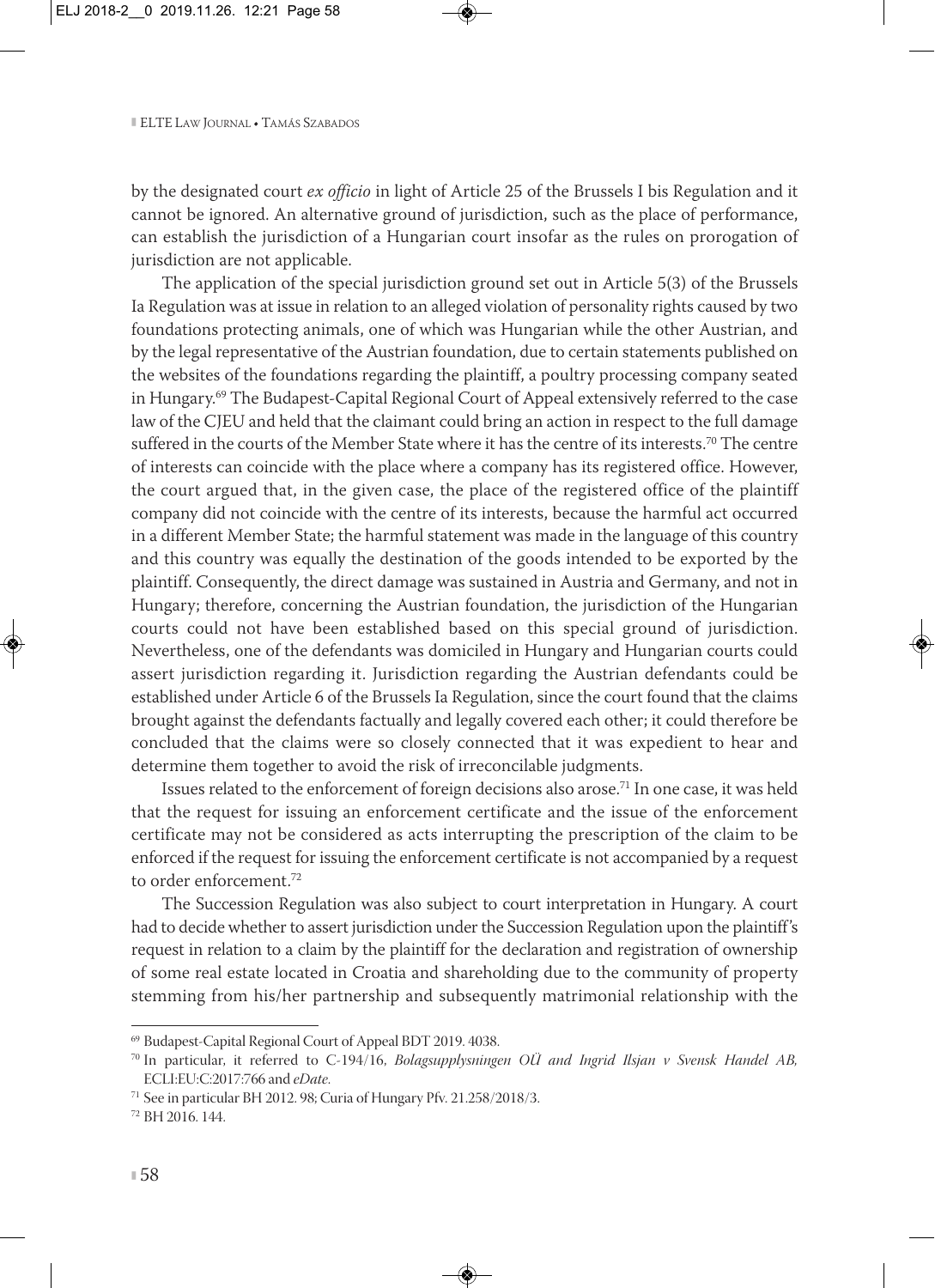deceased person.73 The court stated that it could not assert jurisdiction because the Succession Regulation does not govern matrimonial property relations. Article 1(2) *d)* and *l)* exclude from the scope of application of the Succession Regulation 'questions relating to matrimonial property regimes and property regimes of relationships deemed by the law applicable to such relationships to have comparable effects to marriage' and 'any recording in a register of rights in immovable or movable property'. The plaintiff's claim did not concern legal succession regarding the property of the deceased; even the claimant argued that the assets concerned did not belong to the property of the deceased person.

The Hungarian application of the Brussels II bis Regulation also reflects the proportions of the preliminary ruling requests. Although in Hungary, courts did not request a preliminary ruling from the CJEU regarding the interpretation of the Brussels II bis Regulation, some courts in other Member States did so. These preliminary ruling requests mostly concerned parental responsibility and not marital questions.<sup>74</sup> The same holds for the Hungarian court practice related to the Brussels II bis Regulation. Domestic court decisions mainly addressed parental responsibility and child abduction<sup>75</sup> rather than marital issues, mostly examining whether Hungarian courts have jurisdiction<sup>76</sup>. We find only a few illustrations for referring to the Brussels II bis Regulation, for instance in divorce cases to establish jurisdiction.77 The scope of the Brussels II bis Regulation was examined in a case where the court stated that it does not apply to matrimonial property.78

In a child custody case, prorogation of jurisdiction was established by the Supreme Court under Article 12(3) of the Brussels II bis Regulation.79 It found that the defendant accepted in an unequivocal manner the jurisdiction of Hungarian courts, as she appeared before the court, submitted a counterclaim on the merits and argued that another Hungarian court was competent in the matter, which assumed the jurisdiction of Hungarian courts and declared at a hearing that she was ready to make a settlement with the plaintiff. Recognition and enforcement of a foreign decision was also at issue in relation to parental responsibility.<sup>80</sup> In relation to the recognition and enforcement of a decision of a Belgian court, it was held that the enforcement of a foreign decision may not be denied, even if the child concerned was not heard, provided that the court ensured the possibility of a hearing.<sup>81</sup> Moreover, the recognition of a court decision may not be refused on the grounds of public policy if the court decision concerned ignored mandatory rules of the state where recognition is sought without breaching the fundamental principles or rules of that state. The recognition and enforcement

<sup>73</sup> Debrecen Regional Court of Appeal BDT 2019. 4057.

<sup>74</sup> See Somssich (n 37) 82.

<sup>75</sup> BH 2015. 100; BH 2013. 271.

<sup>76</sup> BH 2013. 344; BH 2013. 19; BH 2012. 224; EBH 2011. 2318; BH 2009. 298; BH 2013. 68.

<sup>77</sup> Pest Central District Court P. 102.782/2012/55.

<sup>78</sup> Debrecen Regional Court of Appeal BDT 2014. 3091.

<sup>79</sup> EBH 2010. 2141.

<sup>80</sup> BH 2011. 167.

<sup>81</sup> BH 2014. 248.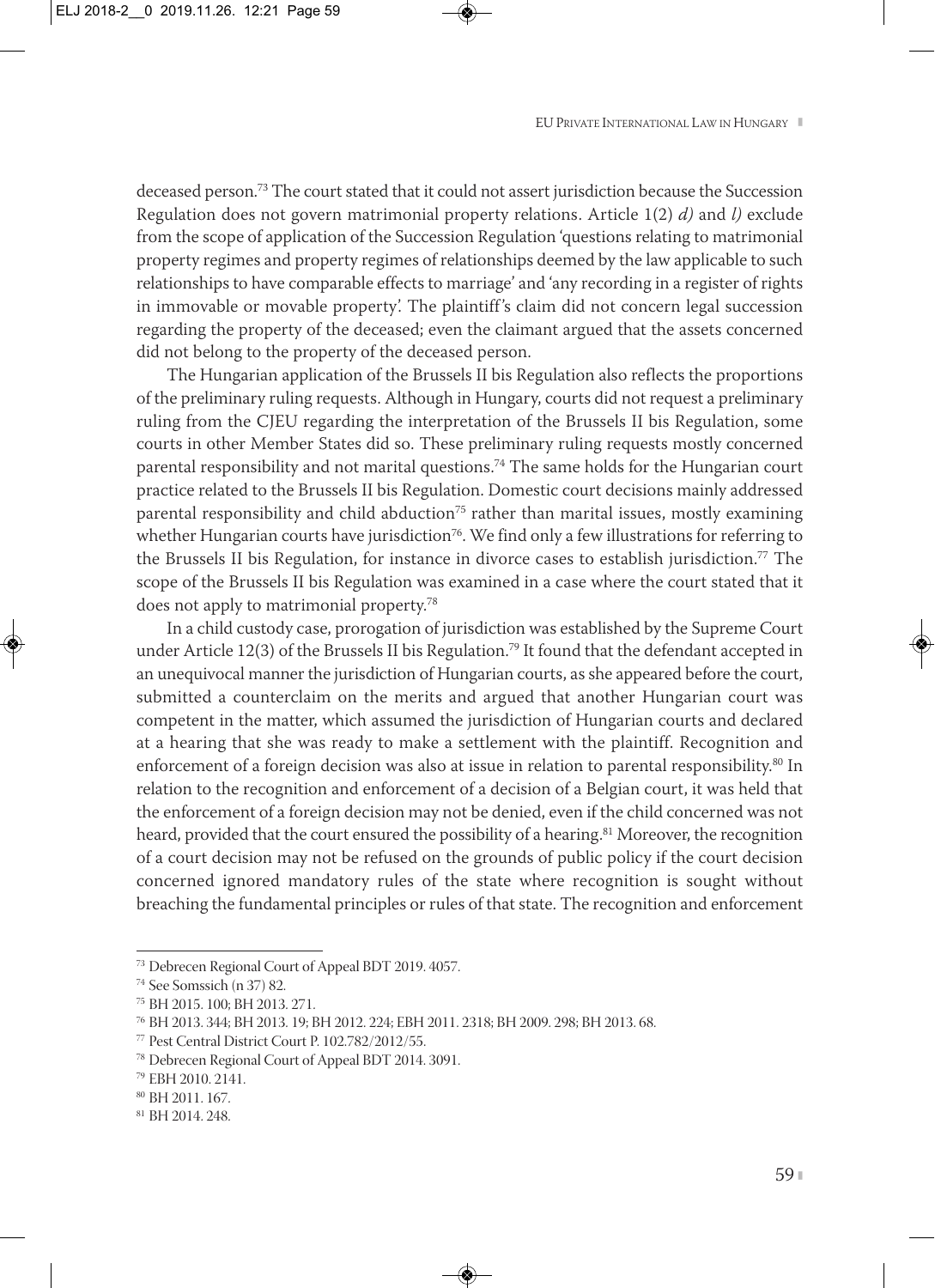of a foreign decision may not be denied on the grounds of public policy if a study of the circumstances of the child was not prepared or psychological examination of the persons concerned was not conducted, because even Hungarian courts are not obliged to take these measures.

The Maintenance Regulation was simply referred to in several instances in order to establish jurisdiction and the applicable law.<sup>82</sup> The maintenance issue often arises in relation to a divorce. Additionally, it also happened that the court examined the temporal scope of application of the Maintenance Regulation and held that it could not be applied to the recognition and enforcement of a foreign decision, because the decision was rendered before the starting date of application of the Maintenance Regulation.<sup>83</sup> In relation to the enforcement of a French court decision in Hungary, the court confirmed that, in accordance with Article 41(1) of the Maintenance Regulation, the law governing the enforcement procedure is the law where the enforcement takes place.<sup>84</sup>

#### 2 Conflict of Laws

As far as conflict-of-laws questions are concerned, Hungarian courts interpreted in several instances the Rome Convention, the Rome I Regulation and the Rome II Regulation. We equally find an example for the application of the Insolvency Regulation.<sup>85</sup> We are, however, not aware of domestic court practice related to the Rome III Regulation and conflict-of-laws issues related to the Succession Regulation.

It is a general trend that although there have been only a few cases referred to the CJEU in relation to the interpretation of the Rome I Regulation or the Rome Convention, cases where national courts apply the Rome I Regulation are abundant. Hungarian court practice confirms this, too. Nonetheless, in the relevant cases, courts often simply stated that the law governing the contract must be determined under the Rome I Regulation.<sup>86</sup>

Courts often examined whether the case must be decided on the basis of the Rome I Regulation, the Rome Convention or autonomous private international law *ratione temporis*. 87 In a judgment, the court stated that the Rome Convention did not have to be applied to a contract that was entered into before the promulgation of the Rome Convention in Hungary, but which was modified thereafter in 2007.88

<sup>82</sup> Curia of Hungary Pfv. 22.223/2017/4; Pest Central District Court P. 102.782/2012/55; Budapest-Capital Regional Court Pf. 630.704/2017/12.

<sup>83</sup> Curia of Hungary Pfv. 21.258/2018/3.

<sup>84</sup> BH 2018. 120.

<sup>85</sup> BH 2017. 97.

<sup>86</sup> Budapest-Capital Regional Court of Appeal Gf. 40.608/2017/12; Budapest-Capital Regional Court G. 42.072/ 2014/17.

<sup>87</sup> Curia of Hungary Pfv. 22.111/2015/12; Debrecen Regional Court of Appeal Gf. 30.372/2012/7; Győr Regional Court of Appeal Pf. 20.267/2013/3; Győr Regional Court of Appeal Pf. 20.074/2011/5; Somogy County Court G. 40.024/2010/21.

<sup>88</sup> Budapest-Capital Regional Court G. 41.731/2009/92.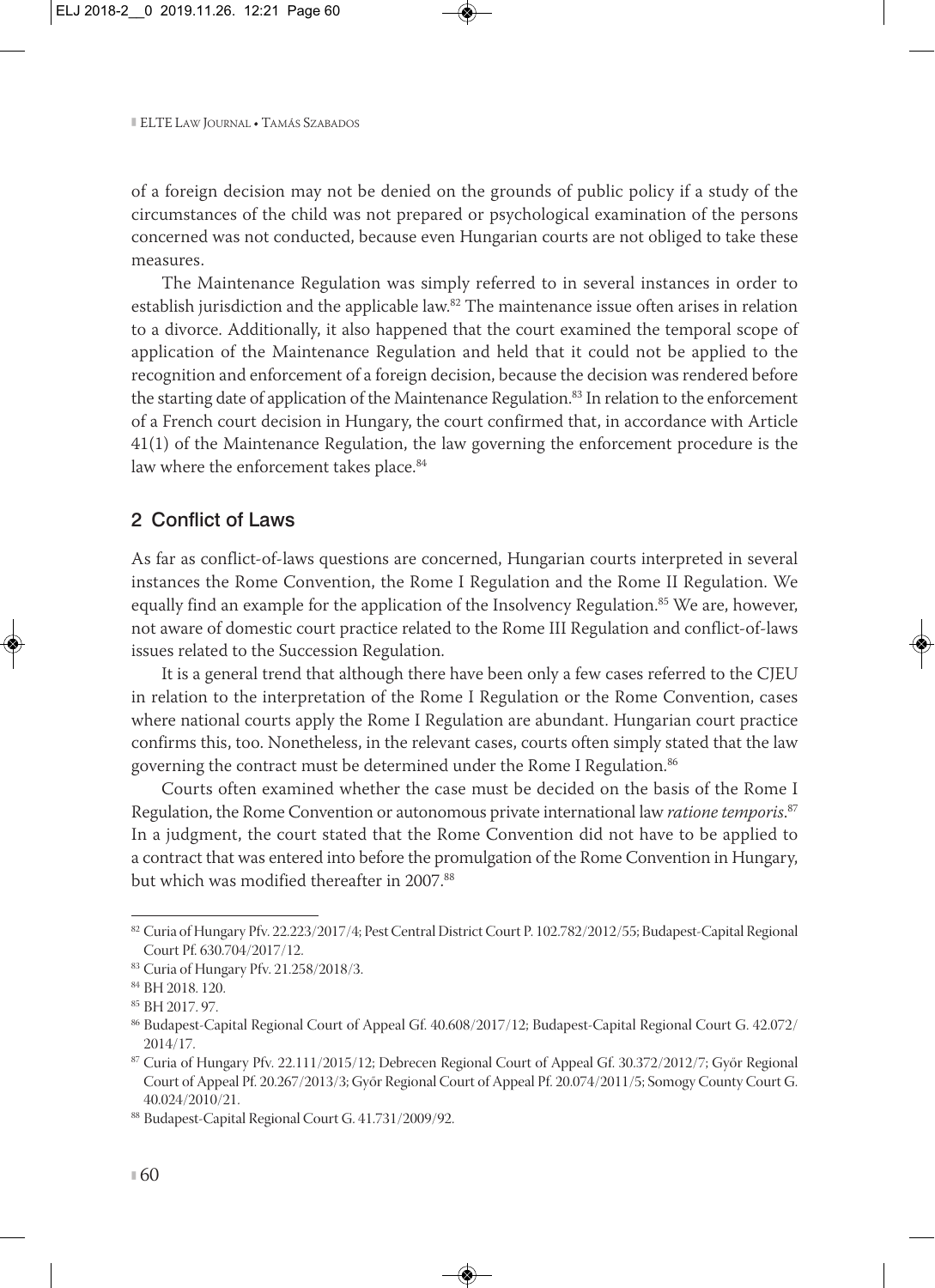Choice of law had to be assessed by courts in several cases under the Rome I Regulation and the Rome Convention.<sup>89</sup> Interestingly, the distinction between the Rome Convention and the Rome I Regulation caused a problem for the Curia of Hungary, where, in relation to a credit agreement between a foreign financial institution and the Hungarian borrower entered into on 11 October 2007, it stated that a choice in favour of the Austrian law did not violate the Rome I Convention *(sic!)* and it complied with the Old PIL Code, in particular because it did not constitute a fraudulent connection *(fraus legis),* since there were foreign elements in the case.<sup>90</sup> Although the judgment of the Curia of Hungary was given in 2016, when the Rome I Regulation already had to be applied, the Rome Convention needed to be applied in the matter, since the validity of the underlying contract had to be decided and, at the relevant time (11 October 2007), the Rome Convention had already entered into force between Hungary and Austria.<sup>91</sup> In addition to the terminological inaccuracy as far as the reference to the Rome I Convention is concerned, the Curia of Hungary ignored that the cited legal sources cannot be applied simultaneously because, like the New PIL Code, the Old PIL Code gave priority to the application of international conventions to autonomous private international law. Moreover, fraudulent connection was known by the Old PIL Code, but not by the Rome Convention or the Rome I Regulation. The problem of simultaneous application of the EU and autonomous private international law sources to buttress choice of law was not unique. A reference to jurisdiction of two Hungarian courts and to the Hungarian Civil Code was considered by the Budapest-Capital Regional Court as a choice in favour of Hungarian law, not only under the Rome I Regulation, but in parallel under the Old PIL Code.<sup>92</sup> The underlying guarantee contract was concluded on 27 January 2006, while the

<sup>89</sup> BH 2017. 97; Curia of Hungary Pfv. 20.489/2014/7; Győr Regional Court of Appeal Gf. 20.062/2015/8; Pécs Regional Court of Appeal Pf. 20.024/2016/3; Pécs Regional Court of Appeal Gf. 40.051/2014/8; Budapest-Capital Regional Court G. 40.306/2015/23; Budapest-Capital Regional Court Pf. 639.898/2014/5; Békéscsaba District Court P. 20.930/2013/37; Győr Regional Court P. 20.197/2012/33; Győr Regional Court P. 20.052/2012/79; Budapest Environs Regional Court G. 40.464/2015/16.

<sup>90</sup> Curia of Hungary Pfv. 20.919/2015/6.

<sup>91</sup> *27/2006. (XI. 29.) KüM határozat a szerződéses kötelezettségekre alkalmazandó jogról szóló, Rómában, 1980. június 19-én aláírásra megnyitott egyezmény és jegyzőkönyvei, valamint az azokat módosító egyezmények, továbbá a Ciprusi Köztársaságnak, a Cseh Köztársaságnak, az Észt Köztársaságnak, a Lengyel Köztársaságnak, a Lett Köztársaságnak, a Litván Köztársaságnak, a Magyar Köztársaságnak, a Máltai Köztársaságnak, a Szlovák Köztár saságnak és a Szlovén Köztársaságnak az említett egyezményhez és jegyzőkönyveihez történő csatlakozásáról szóló, Brüsszelben, 2005. április 14-én aláírt egyezmény kihirdetéséről szóló 2006. évi XXVIII. törvény 2–5. §-ainak hatálybalépéséről* (Decision of the Minister of Foreign Affairs No. 27/2006. (XI. 29.) on the entry into force of ss 2-5 of Act XXVIII of 2006 on the promulgation of the Convention on the law applicable to contractual obligations opened for signature in Rome on 19 June 1980 and its protocols, and of the conventions amending those, and of the convention on the accession of the Republic of Cyprus, the Czech Republic, the Republic of Estonia, the Republic of Poland, the Republic of Latvia, the Republic of Lithuania, the Republic of Hungary, the Republic of Malta, the Slovak Republic and the Republic of Slovenia to the mentioned convention and its protocols signed in Brussels on 14 April 2005).

<sup>92</sup> Budapest-Capital Regional Court G. 42.206/2012/102.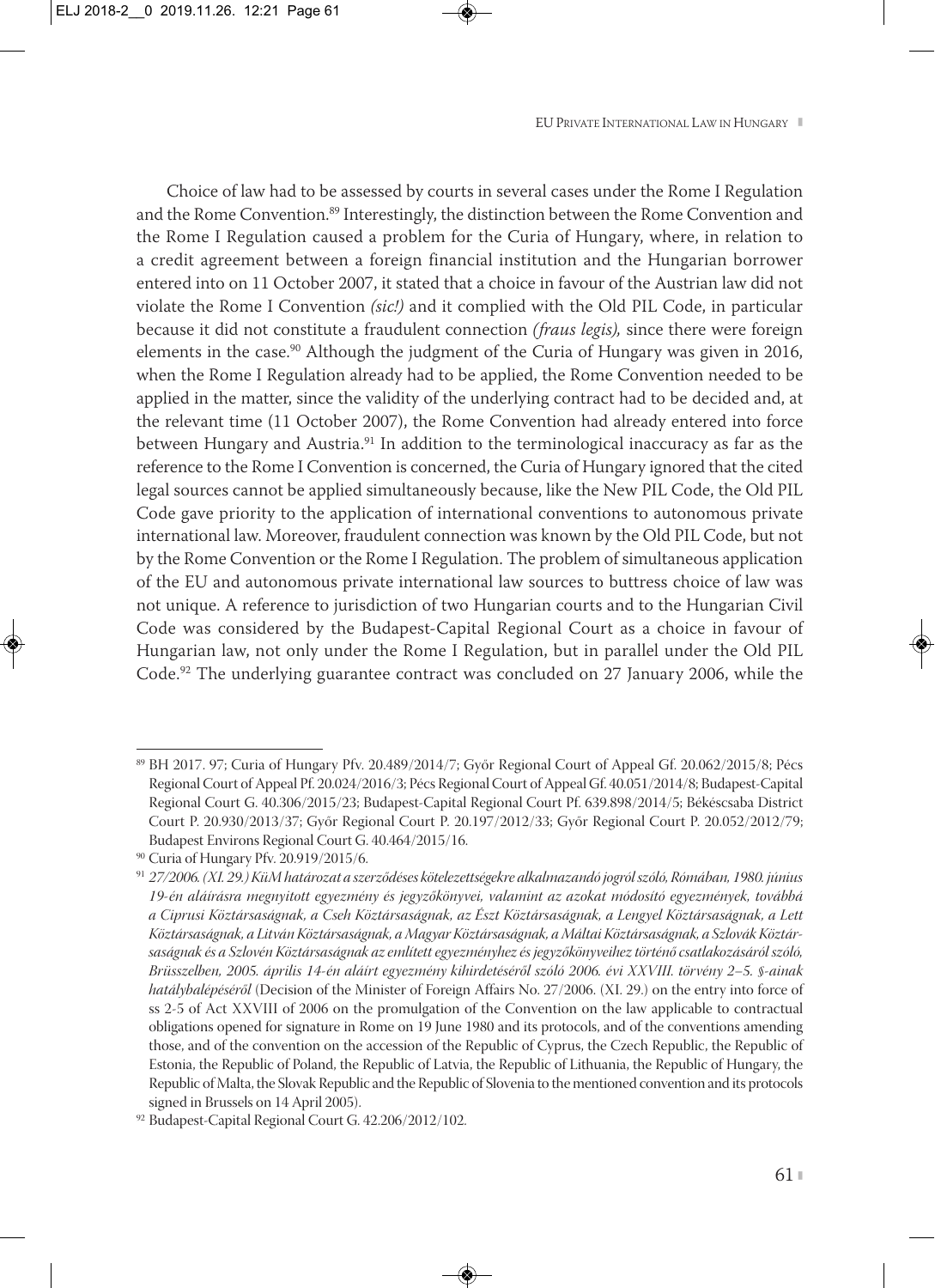Rome I Regulation is applicable only to contracts concluded after 17 December 2009. At the time of the conclusion of the guarantee contract, the Rome Convention had not yet been promulgated, therefore the case should have been decided on the basis of the Old PIL Code alone. The Pécs Regional Court of Appeal pointed out that, under the Rome I Regulation, the parties domiciled in Hungary could have opted for the applicable law, but choice of law must be made expressly or clearly demonstrated by the terms of the contract or the circumstances of the case.93 A reference to the German BGB did not suffice to establish a choice of law, because the parties also referred simultaneously to some Hungarian laws.

In the absence of choice of law, courts decided on the applicable law under Article 4(1) of the Rome I Regulation, for instance concerning a sales contract,  $94$  a construction contract,  $95$ a mandate<sup>96</sup> and other types of services contracts.<sup>97</sup> The Győr Regional Court of Appeal referred to Article 4(2) of the Rome I Regulation regarding a works contract and applied the law of the habitual residence of the person carrying out the repair works, though the contract could certainly qualify as a service contract within Article  $4(1)$  b).<sup>98</sup> The determination of the applicable law was more challenging in a case where the Curia of Hungary had to find the law governing a cooperation agreement.<sup>99</sup> The Curia of Hungary held that the cooperation agreement constituted in fact a mandate and thereby qualified it as a service contract under Article 4(1) b) of the Rome I Regulation. Due to the peculiar circumstances of the case, the habitual residence of the German claimant, who provided services in Russia under the agreement concluded with a Hungarian company, could not be established unequivocally. It could be either Russia or Germany. The Curia of Hungary called attention to the fact that Article 4 constitutes a cascade system of conflict rules and explained that Article 4(4) of the Rome I Regulation can be applied, i.e. the governing law can be determined on the basis of the closest connection only if the applicable law cannot be determined pursuant to paragraphs (1) or (2). Without having been able to determine with certainty the habitual residence of the plaintiff, the court concluded that the contract is manifestly more closely connected with Hungary based on Article 4(3), because the defendant's personal law was Hungarian. The judgment might be seen as an illustration of the homeward trend due to some flaws in the argumentation. Article 4(3) of the Rome I Regulation may be applied provided that it is clear from all the circumstances of the case that the contract is manifestly more closely connected with another country. The contract demonstrated some connections to Russia, Germany and Hungary. It is questionable why the personal law of the company weighed more than other connecting factors. The Rome I Regulation refers directly to the habitual residence. The concept of personal law is not even used in the Rome I Regulation; it is a concept taken from the Old

<sup>93</sup> Pécs Regional Court of Appeal Gf. 40.051/2014/8.

<sup>94</sup> Szeged Regional Court of Appeal Gf. 30.147/2013/5; Kaposvár Regional Court P. 20.365/2015/82.

<sup>95</sup> Zalaegerszeg Regional Court G. 40.161/2013/47.

<sup>96</sup> Buda Central District Court P. 22.689/2012/57.

<sup>97</sup> Szekszárd Regional Court Pf. 20.006/2016/4; Veszprém Regional Court G. 40.031/2014/8.

<sup>98</sup> Győr Regional Court of Appeal Gf. 20.100/2017/5.

<sup>99</sup> BH 2018. 250.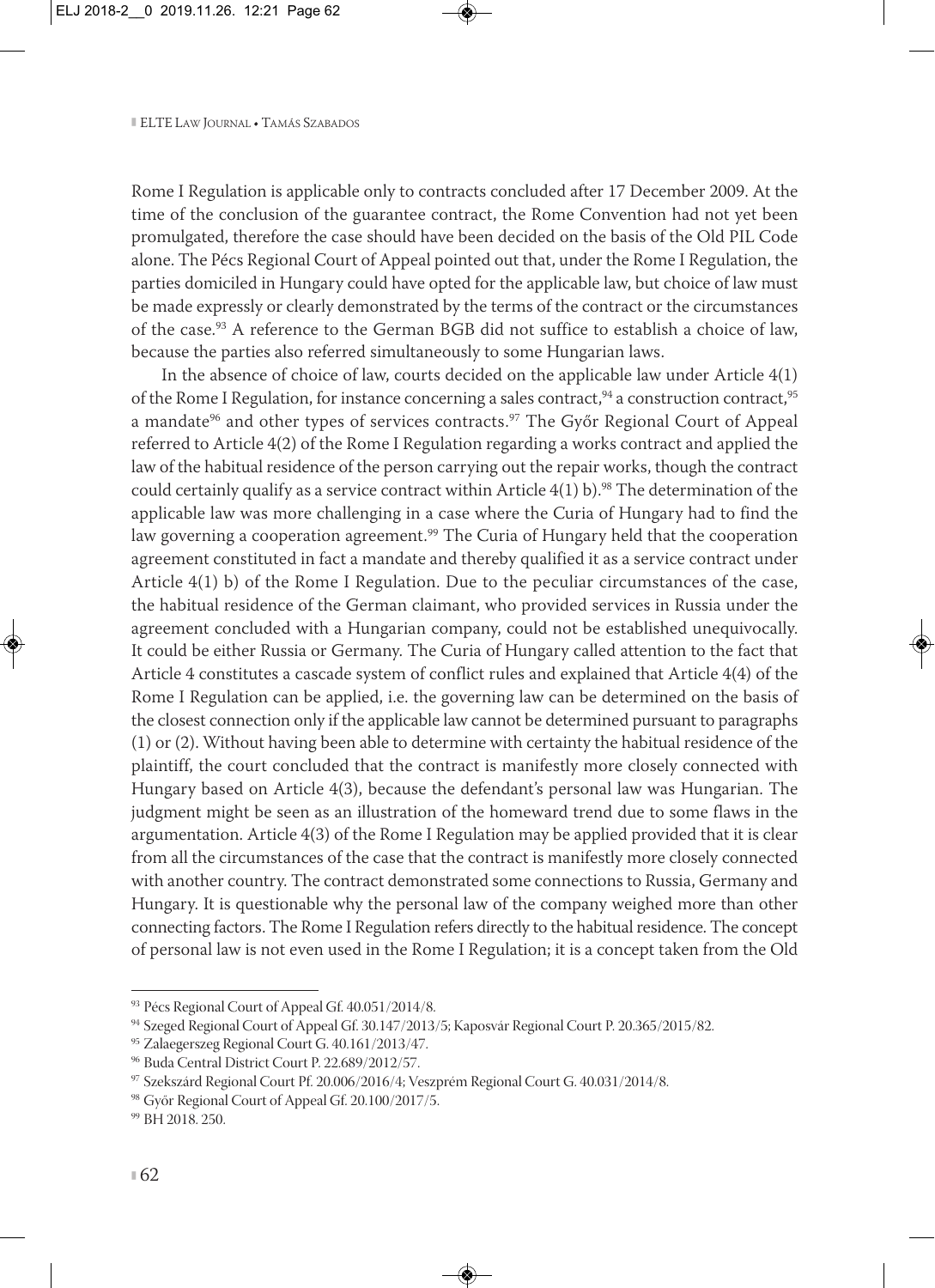PIL Code, which has been retained by the New PIL Code. If the personal law of the defendant could have mattered, the personal law of the agent could have also been taken into account, pointing to the application of German law. If the habitual residence of the service provider could not be established by the Curia of Hungary, it should have determined the governing law under Article 4(4), because the law applicable could not be determined pursuant to paragraphs 1 or 2. Article 4(3) may be applied only if the governing law can be determined in accordance with paragraphs 1 or 2, but the case is manifestly more closely connected to the law of another country. It must be noted, however, that the court could have drawn the same conclusion – the application of Hungarian law – even on the grounds of Article  $4(4)$  of the Rome I Regulation.

The law applicable to certain contracts was determined in accordance with the special rules of the Rome I Regulation, such as Article 5 on carriage contract.<sup>100</sup> The rules of the Rome Convention were applied in the absence of choice of law to a carriage contract.<sup>101</sup> The law governing a consumer contract was ascertained under the Rome Convention and the court applied Hungarian law, taking the habitual residence of the consumer into account.<sup>102</sup>

In one instance, the court had to decide whether a domestic provision qualified as an overriding mandatory provision. The Győr Regional Court of Appeal did not consider the provisions of Hungarian law on the creation, form, validity and content of a legal relationship concerning a loan and the scope, extent and performance of obligations and rights, as well as the termination of the legal relationship, as (overriding) mandatory provisions under Article 7 of the Rome Convention.103

The Rome II Regulation also gained application in Hungarian court practice. Courts correctly did not apply the Rome II Regulation to claims related to the violation of personality rights and found the Old PIL Code applicable.104 Due to its temporal scope of application, courts could not apply the Rome II Regulation in several cases.105 Concerning a damages claim related to a traffic accident, the court applied the law of the place where the damage occurred, in accordance with Article 4(1) of the Rome II Regulation.106 The general *lex loci damni* rule of the Rome II Regulation was similarly applied to other damages claims, for example when a Hungarian poultry breeding company brought a damages action against an Austrian foundation and other entities for its loss suffered because the latter pursued a policy against feather harvesting from live animals due to which the claimant allegedly could not sell its

<sup>100</sup> Budapest-Capital Regional Court G. 41.170/2015/22; Budapest-Capital Regional Court G. 44.567/2014/26; Budapest-Capital Regional Court G. 41.332/2010/41.

<sup>101</sup> Budapest Environs Regional Court G. 40.138/2010/64.

<sup>102</sup> Budapest-Capital Regional Court of Appeal Pf. 20.095/2015/5.

<sup>&</sup>lt;sup>103</sup> Győr Regional Court of Appeal Gf. 20.062/2015/8.

<sup>104</sup> Budapest-Capital Regional Court of Appeal BDT 2019. 4038.

<sup>&</sup>lt;sup>105</sup> Pécs Regional Court of Appeal BDT 2016. 3562.

<sup>&</sup>lt;sup>106</sup> Győr Regional Court of Appeal Pf. 20.174/2011/10; Budapest-Capital Regional Court P. 24.487/2012/47; Budapest-Capital Regional Court Pf. 641.647/2013/4; Budapest-Capital Regional Court Pf. 640.701/2013/4.